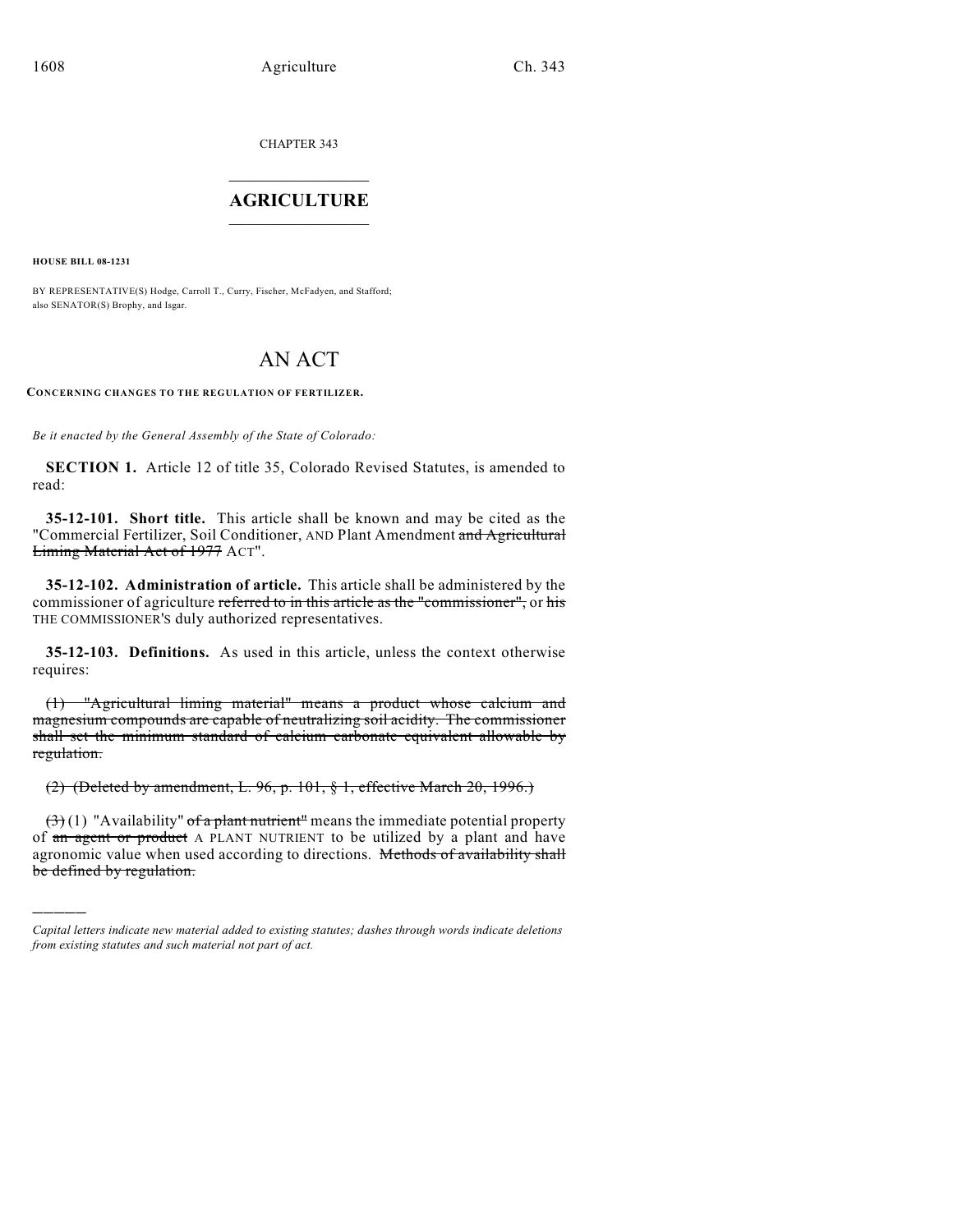(4) "Basic supplier" means a person who produces within Colorado, ships into Colorado, distributes for use in Colorado, or distributes for shipment into Colorado fertilizer materials, soil conditioners, plant amendments, or agricultural liming materials.

(5) "Brand" means a term, design, or trademark used in connection with one or several grades of commercial fertilizer, soil conditioner, plant amendment, or agricultural liming material.

 $(6)$  (2) "Bulk fertilizer", "bulk soil conditioner", OR "bulk plant amendment" or "bulk agricultural liming material" means a commercial fertilizer, soil conditioner, OR plant amendment, or agricultural liming material, respectively, distributed in nonpackaged form or in a container containing more than one hundred pounds.

 $(7)(3)$  "Commercial fertilizer" means a fertilizer material, mixed fertilizer, or any other substance containing one or more essential available plant nutrients which THAT is used DISTRIBUTED for its plant nutrient content and which is designed for use and has value in promoting plant growth. It "COMMERCIAL FERTILIZER" does not include untreated animal and untreated vegetable manures, untreated peat moss and untreated peat humus COMPOST AND TREATED MANURE DISTRIBUTED WITHOUT COMMERCIAL FERTILIZER LABELING, soil conditioners, plant amendments, agricultural liming materials, gypsum, and other products exempted by regulation RULE of the commissioner.

 $(8)$  (4) "Commission" means the state agricultural commission.

 $(9)$  (5) "Commissioner" means the commissioner of agriculture of Colorado or his THE COMMISSIONER'S authorized agent.

(6) "COMPOST" MEANS A SUBSTANCE, DERIVED FROM A PROCESS OF BIOLOGICALLY DEGRADING ORGANIC MATERIALS, THAT CONTAINS ONE OR MORE ESSENTIAL AVAILABLE PLANT NUTRIENTS AND COMPLIES WITH THE MINIMUM STANDARDS SPECIFIED BY RULE OF THE COMMISSIONER THAT REGULATE COMPOST.

 $(10)(7)$  "Customer formulated "CUSTOM mix" means a commercial fertilizer, soil conditioner, OR plant amendment or agricultural liming material prepared expressly for, and according to specifications furnished by, the A customer prior to mixing.

 $(11)(8)$  "Department" means the Colorado department of agriculture and includes the state agricultural commission, the commissioner of agriculture, and all employees and agents of the department.

(9) "DISTRIBUTE" MEANS TO IMPORT, CONSIGN, SELL, OFFER TO SELL, BARTER, OR OTHERWISE SUPPLY A COMMERCIAL FERTILIZER, SOIL CONDITIONER, PLANT AMENDMENT, COMPOST, OR MANURE, FOR USE IN OR SHIPMENT TO THIS STATE.

 $(12)$  (10) "Distributor" means any person who imports or consigns DISTRIBUTES a commercial fertilizer, soil conditioner, plant amendment, or agricultural liming material or who offers for sale, sells, barters, or otherwise supplies these products for use in or shipment into this state COMPOST, OR MANURE.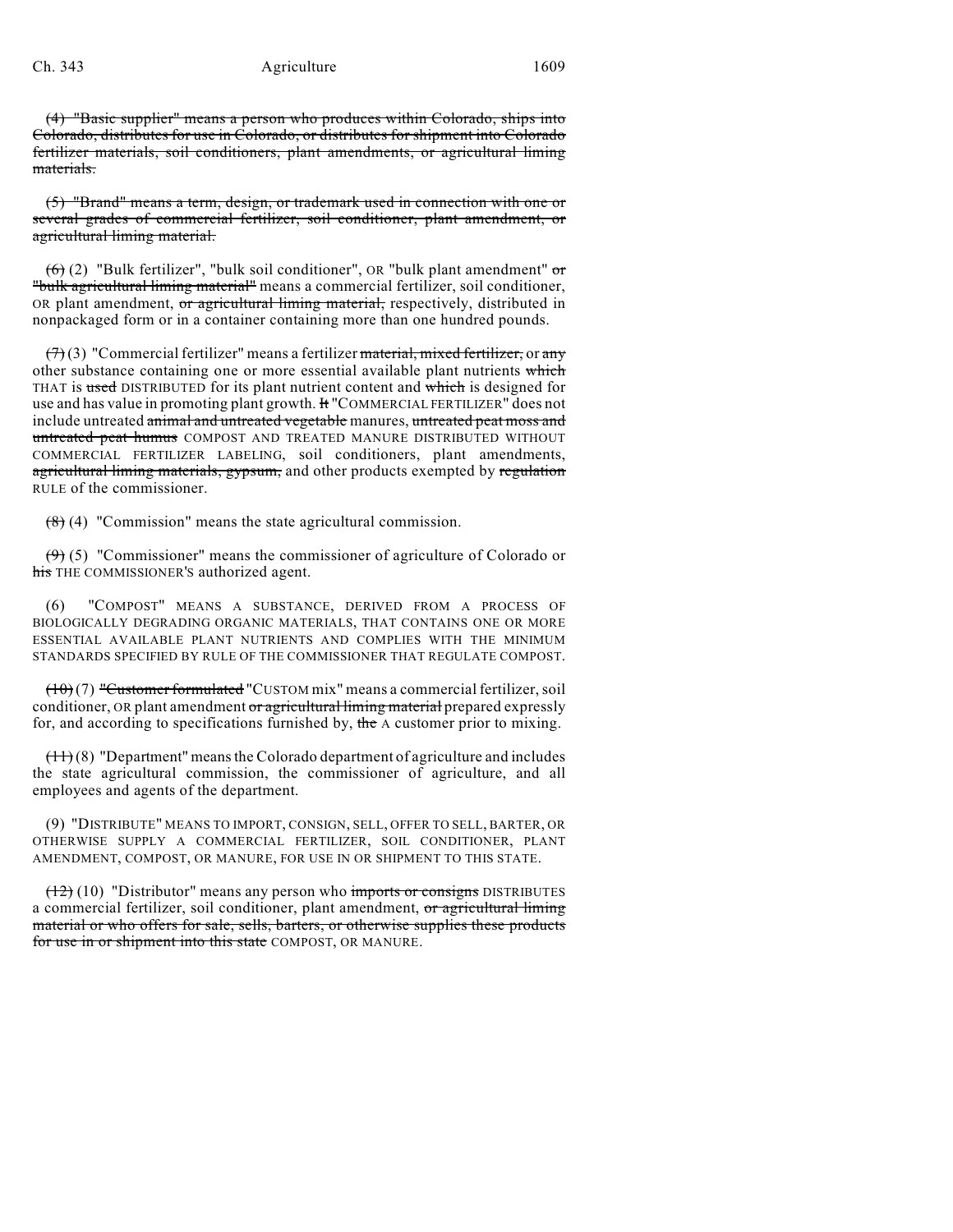(11) "ESSENTIAL" MEANS NECESSARY FOR THE MAINTENANCE AND GROWTH OF PLANTS.

(12) "FERTILIZER" MEANS A SUBSTANCE OR PRODUCT THAT CONTAINS ONE OR MORE ESSENTIAL AVAILABLE PLANT NUTRIENTS.

(13) "Fertilizer material" is a commercial fertilizer which either:

(a) Contains significant quantities of no more than one of the primary plant nutrients, nitrogen, phosphoric acid, and potash; or

(b) Has approximately eighty-five percent of its plant nutrient content present in the form of a single chemical compound.

(14) "Fineness of an agricultural liming material" meansthe percentage by weight of the material which will pass United States standard sieves of specified sizes. The commissioner shall promulgate regulations which set forth standards of fineness and shall be guided by the specifications for sieve sizes established by the American society of testing materials.

 $(15)$  (13) "Grade" means the percentage of total nitrogen, available phosphoric acid PHOSPHATE, and soluble potash stated in whole numbers in the same terms, order, and percentages as in the guaranteed analysis. except that fertilizer materials, bone meal, and similar raw materials may be guaranteed in fractional units.

 $(16)$  (a) (I) (14) (a) "Guaranteed analysis" means the minimum percentage of plant nutrients claimed in the following order and form:

(II) For bone meal tankage and other organic phosphate materials, the total phosphoric acid may also be guaranteed.

(III) (b) Guarantees for plant nutrients, other than nitrogen, phosphorus, and potassium, may be permitted or required by regulation RULE of the commissioner. The guarantees for such THESE other nutrients shall be expressed in the form, availability, and minimum quantity of the element set by regulation RULE. The sources of such other nutrients, salts, chelates, and similar compounds are required to be stated on the application for registration and may be included as a parenthetical statement on the label.

(IV) Potential basicity or acidity expressed in terms of calcium carbonate equivalent in multiples of one hundred pounds per ton may be required by regulation.

(b) (Deleted by amendment, L. 96, p. 101, § 1, effective March 20, 1996.)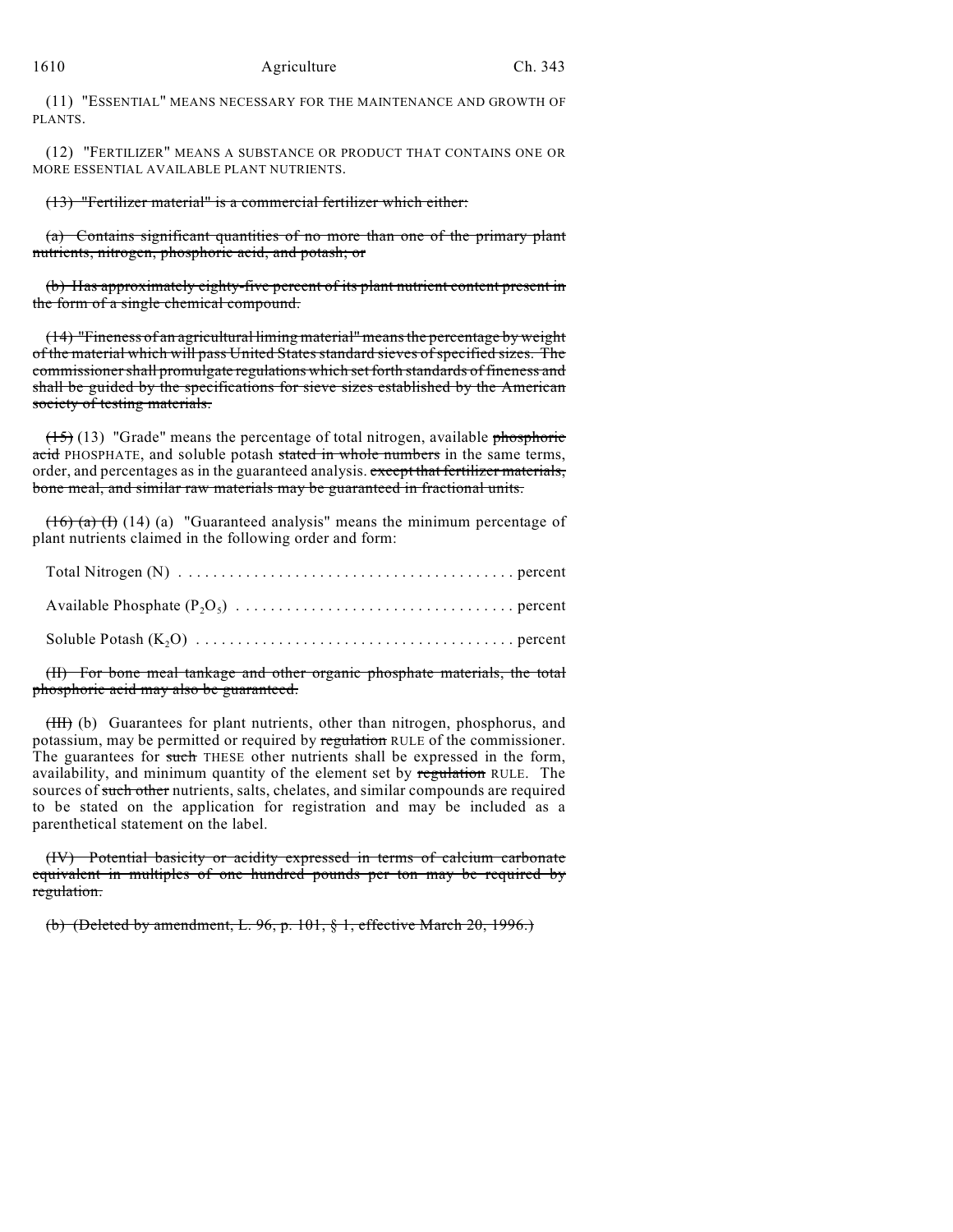### Ch. 343 Agriculture 1611

(c) Guaranteed analysis of a customer formulated CUSTOM mix may appear as in paragraph (a)  $(H)$  of this subsection  $(H)$  (14) or may include the net weight and guaranteed analysis of each plant nutrient or fertilizer material in the mix.

 $(17)(15)$  "Investigational allowance" means an allowance for variations inherent in the taking, preparation, and analysis of an official sample of commercial fertilizer, soil conditioner, OR plant amendment. or agricultural liming material.

 $(18)$  (16) "Label" means the display of all written, printed, or graphic matter on the immediate container of, or a statement accompanying, a commercial fertilizer, soil conditioner, plant amendment, or agricultural liming material COMPOST, OR MANURE.

(19) (17) "Labeling" means all written, printed, or graphic, matter, OR VERBAL INFORMATION on, accompanying, or used in promoting any commercial fertilizer, soil conditioner, plant amendment, or agricultural liming material COMPOST, OR MANURE, including advertisements, brochures, AND posters and television, and radio, AND INTERNET announcements. used in promoting the sale of commercial fertilizer, soil conditioner, plant amendment, or agricultural liming material.

## (20) (Deleted by amendment, L. 96, p. 101, § 1, effective March 20, 1996.)

 $(21)(18)$  "Manufacturing facility" means any place where a commercial fertilizer, soil conditioner, plant amendment, or agricultural liming material COMPOST is manufactured, produced, compounded, mixed, blended, or in any way altered chemically or physically. Mobile units shall be considered a part of the manufacturing facility where the units are based.

(19) "MANURE" MEANS ANIMAL OR VEGETABLE MANURE AND INCLUDES TREATED AND UNTREATED MANURE.

(22) "Mixed fertilizer" is a fertilizer containing any combination or mixture of fertilizer materials.

(23) (20) "Official sample" means any sample of commercial fertilizer, soil conditioner, plant amendment, or agricultural liming material COMPOST, OR MANURE THAT IS taken by an agent of the department and designated as "official" by the department.

(24) (21) "Packaged fertilizer", "packaged soil conditioner", OR "packaged plant amendment" or "packaged agricultural liming material" means a commercial fertilizer, soil conditioner, OR plant amendment, or agricultural liming material, respectively, THAT IS distributed in a closed container containing AND CONTAINS one hundred pounds or less OF THE COMMERCIAL FERTILIZER, SOIL CONDITIONER, OR PLANT AMENDMENT.

 $(25)$  (22) "Percent" or "percentage" means the percentage by weight.

 $(26)(23)$  "Plant amendment and soil conditioner guaranteed analysis" means the percentage of each of the ingredients.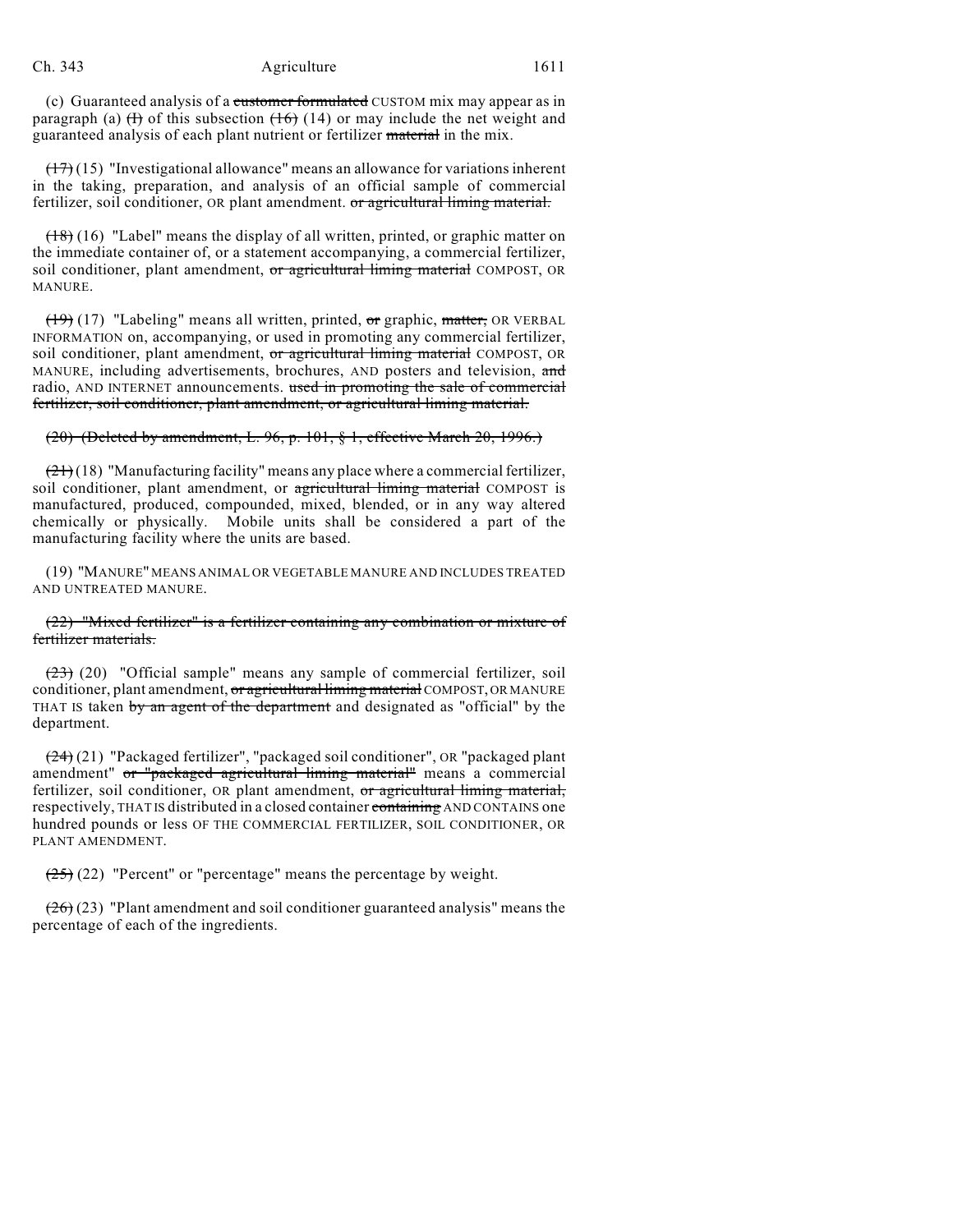### 1612 **Agriculture** Ch. 343

 $(27)$  (24) "Plant amendments" means any device DEVICES or substance SUBSTANCES applied to the soil, plants, or seeds which is THAT ARE intended to improve germination, growth, yield, product quality, reproduction, flavor, or other desirable characteristics of plants. except "PLANT AMENDMENTS" DOES NOT INCLUDE commercial fertilizers, soil amendments, agricultural liming materials, animal and vegetable UNTREATED manures, pesticides, plant regulators, and COMPOST AND TREATED MANURES THAT ARE DISTRIBUTED WITHOUT PLANT AMENDMENT LABELING, OR other materials which may be exempted by regulations RULES promulgated by the commissioner.

 $(28)(25)$  "Plant nutrients" are MEANS those chemical or organic forms of nitrogen (N), phosphorus ( $P_2O_5$ ), potassium (K<sub>2</sub>O), other secondary and micronutrients, calcium (Ca), magnesium (Mg), sulfur (S), boron (B), copper (Cu), iron (Fe), manganese (Mn), molybdenum (Mo), or zinc (Zn) which THAT are absorbed by crops and provide the necessary food for the maintenance and growth of ARE ESSENTIAL TO THE plants.

(26) "PRODUCT" MEANS A COMMERCIAL FERTILIZER, PLANT AMENDMENT, OR SOIL CONDITIONER IN THE FORM IN WHICH IT IS INTENDED TO BE DISTRIBUTED. FOR THE PURPOSES OF THIS ARTICLE, A PRODUCT THAT DIFFERS FROM ANOTHER PRODUCT IN THE NAME OF THE PRODUCT, COMPOSITION, LABELING CLAIMS OR DIRECTIONS FOR USE, GRADE, OR GUARANTEED ANALYSIS SHALL BE CONSIDERED A SEPARATE PRODUCT THAT REQUIRES ITS OWN REGISTRATION.

(29) (27) "Registrant" means a person who is registered or is required to be registered to manufacture or distribute commercial fertilizers, soil conditioners, plant amendments, or agricultural liming materials COMPOST under the provisions of this article.

 $(30)$  (28) "Sewage sludge, and sewage effluents, AND BIOSOLIDS" means all materials resulting from waste DOMESTIC WASTEWATER treatment which THAT contain concentrations of organic or inorganic materials.

 $(31)(29)$  "Soil conditioner" means a substance, defined by regulation RULE of the commissioner, intended to improve the chemical or physical characteristics of the soil which THAT is sold, offered for sale, or intended for sale. It does not include commercial fertilizers, plant amendments, agricultural liming materials, untreated animal or untreated vegetable manures, untreated peat moss, untreated peat humus COMPOST AND TREATED MANURES THAT ARE DISTRIBUTED WITHOUT SOIL CONDITIONER LABELING CLAIMS, or any other materials that may be exempted by regulation RULE of the commissioner. Soil conditioners may be sold in package or in bulk.

(32) (30) "Specialty fertilizer" is MEANS a commercial fertilizer distributed primarily for nonfarm use, such as home gardens, lawns, shrubbery, flowers, golf courses, parks, cemeteries, greenhouses, hydroponic facilities, and nurseries.

 $(33)$  (31) "Ton" means a net weight of two thousand pounds avoirdupois.

 $(34)(a)(32)$  "Treated manures" means substances composed primarily of excreta, plant remains OR ANIMAL MATERIAL, sewage sludge, and sewage effluents, AND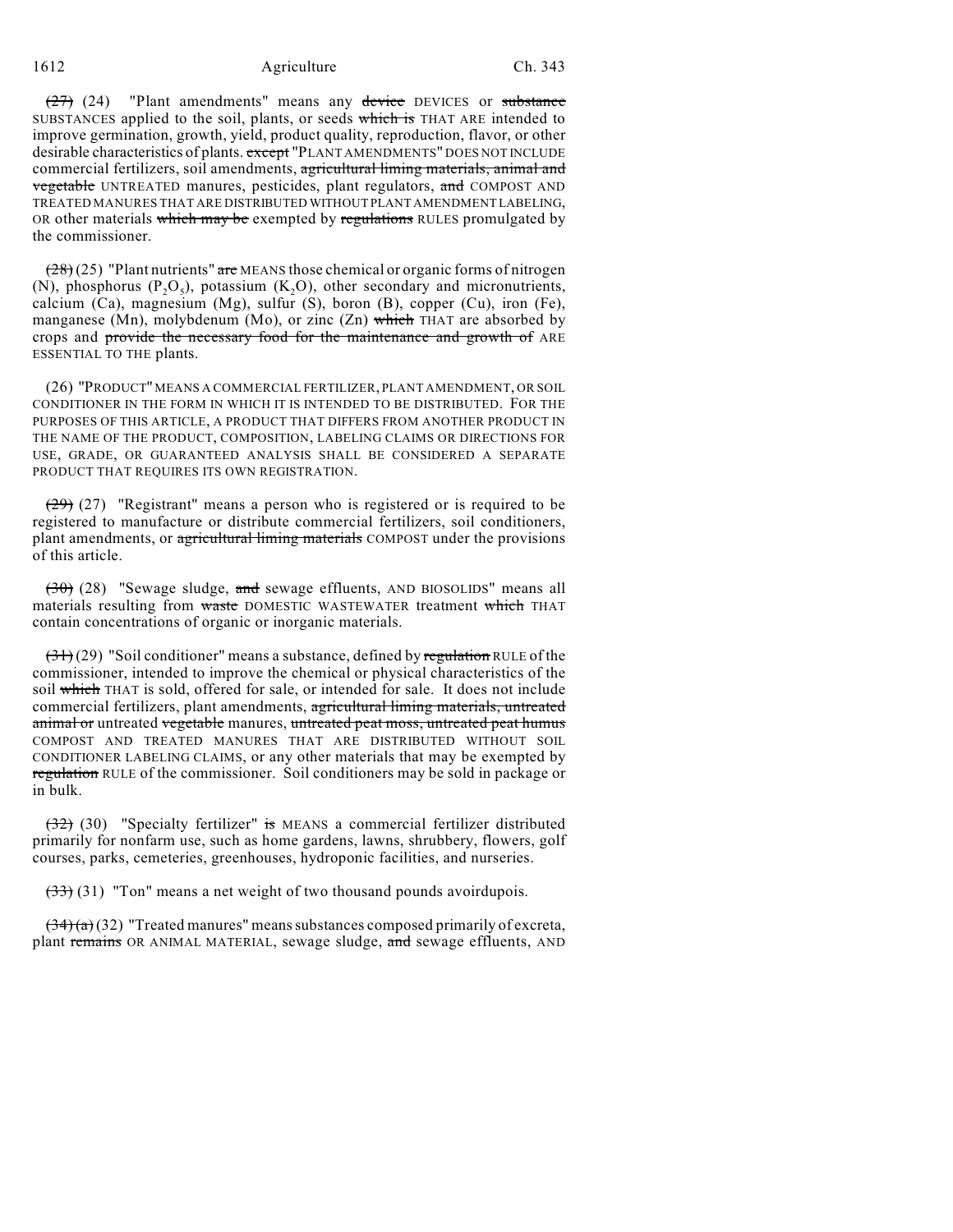BIOSOLIDS, or mixtures of such substances which THAT have been treated in any manner, including mechanical drying, grinding, pelleting, or other means, or by adding other chemicals or substances.

(b) In "treated manures" the minimum percentages of total nitrogen, available phosphoric acid, and soluble or available potash are to be guaranteed, the guarantee being stated in multiples of half percentages.

(35) "Unit" means twenty pounds of plant food or one percent of a ton.

 $(36)(33)$  "Untreated manures" means substances composed primarily of excreta, plant remains, or mixtures of such substances which THAT have not been treated in any manner, including mechanical drying, grinding, pelleting, or other means, or by adding other chemicals or substances.

**35-12-104. Registration.** (1) Each brand and grade of commercial fertilizer, soil conditioner, plant amendment, or agricultural liming material PRODUCT shall be registered by the person whose name appears on the label before being distributed in, into, or for use in this state. The application for registration shall be submitted to the commissioner on forms furnished by the commissioner and shall be accompanied by a fee as established by the agricultural commission. For the fiscal year commencing on July 1, 2007, and for each subsequent EACH fiscal year, COMMENCING ON JULY 1, fifty percent of the department's direct and indirect costs of administering and enforcing the provisions of this article shall be funded from the general fund. The agricultural commission shall establish a fee schedule to cover the remaining direct and indirect costs. All registrations shall expire ANNUALLY on June 30 of each year THE DATE SPECIFIED BY RULE OF THE COMMISSIONER. APPLICATIONS FOR RENEWAL OF REGISTRATIONS MUST BE SUBMITTED ON OR BEFORE SUCH DATE. Each application for registration OR RENEWAL OF REGISTRATION shall include the following information:

- (a) The name and address of the registrant;
- (b) The **brand** NAME OF THE PRODUCT;
- (c) The grade, if a commercial fertilizer;
- (d) The guaranteed analysis;

(e) The sources from which the guaranteed plant nutrients, soil conditioner, OR plant amendment or agricultural liming material derive; AND

(f) One copy of all labeling THE LABEL used in this state for promotion and THE sale of each of the products being registered.

 $(1.5)$  Notwithstanding the amount specified for any fee in subsection  $(1)$  of this section, the commissioner by rule or as otherwise provided by law may reduce the amount of one or more of the fees if necessary pursuant to section  $24-75-402$  (3), C.R.S., to reduce the uncommitted reserves of the fund to which all or any portion of one or more of the fees is credited. After the uncommitted reserves of the fund are sufficiently reduced, the commissioner by rule or as otherwise provided by law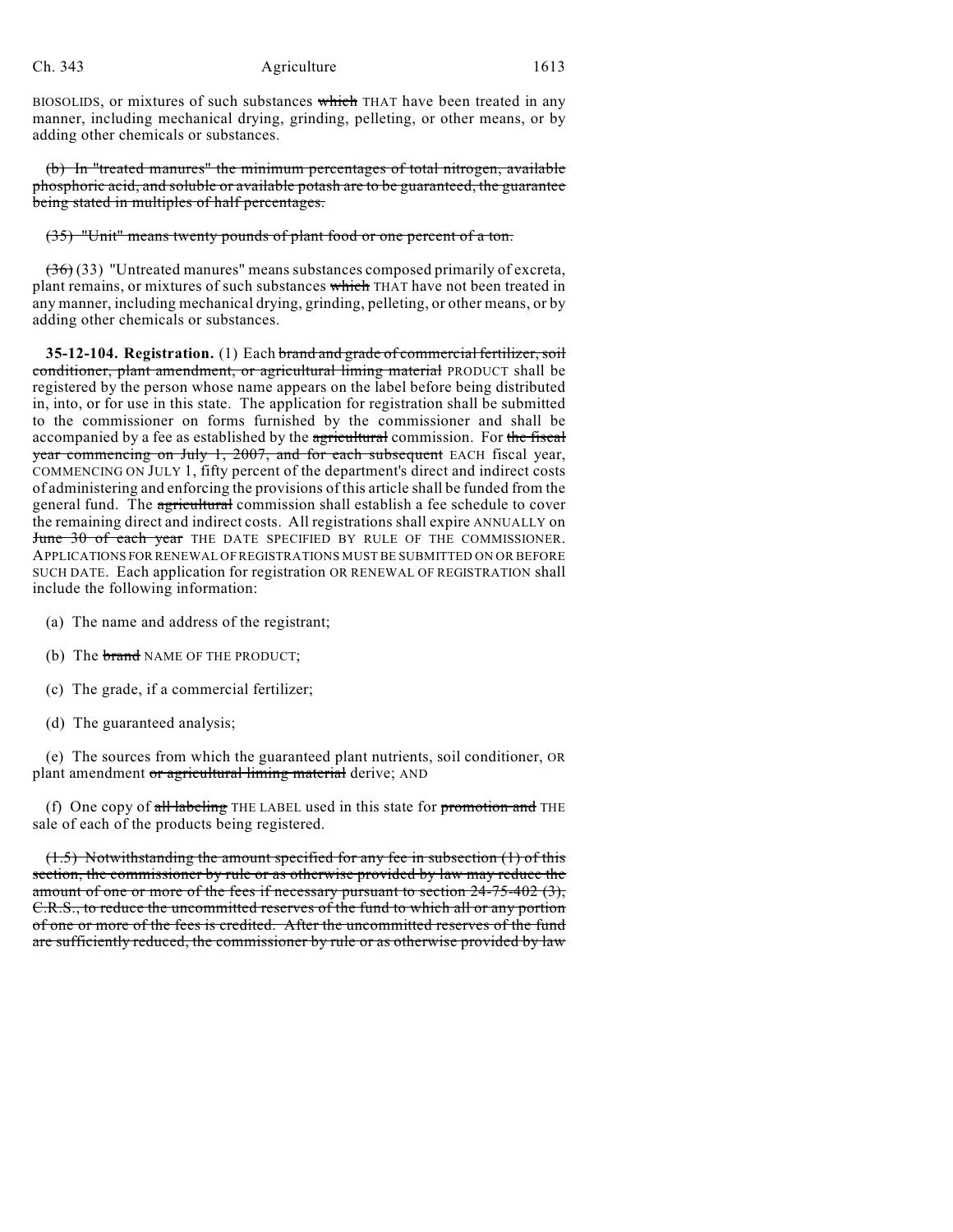may increase the amount of one or more of the fees as provided in section  $24 - 75 - 402$  (4), C.R.S.

## $(2)$  and  $(3)$  Repealed.

(2) THE REGISTRATION REQUIREMENTS OF SUBSECTION (1) OF THIS SECTION SHALL NOT APPLY TO CUSTOM MIX FERTILIZERS, UNTREATED MANURE, OR COMPOST AND TREATED MANURES THAT ARE DISTRIBUTED WITHOUT COMMERCIAL FERTILIZER, PLANT AMENDMENT, OR SOIL CONDITIONER LABELING CLAIMS.

 $(4)$  (3) The commissioner may require proof of labeling statements and other claims made for any commercial fertilizer, soil conditioner, OR plant amendment or agricultural liming material before he approves APPROVING any registration. If the registrant makes no claims, the commissioner may require proof of the usefulness and value of the commercial fertilizer, soil conditioner, OR plant amendment. or agricultural liming material. As evidence of proof, the commissioner may rely on experimental data, evaluations, or advice furnished by experts such as Colorado state university and may accept or reject additional sources of proof in his evaluation of EVALUATING any commercial fertilizer, soil conditioner, OR plant amendment. or agricultural liming material. In all cases, only experimental proof shall relate to those conditions in Colorado for which use the product is intended.

 $(5)$  (4) Commercial fertilizer shall contain the minimum stipulated quantities of plant nutrients required by regulations RULES promulgated by the commissioner.

 $(6)$  (5) The commissioner may stipulate by regulation RULE the quantities of active substances required in soil conditioners OR plant amendments or agricultural liming materials to be sold or distributed for use in this state.

 $(7)$  (6) If a NO commercial fertilizer, soil conditioner, OR plant amendment or agricultural liming material, not registered in the preceding year in this state, is SHALL BE sold or distributed for use in this state without a current registration.  $\sigma$ penalty for failure to register as established by the agricultural commission shall be assessed against the person responsible for registration, with each day subsequent to the time of the first sale or distribution for use in the state deemed a separate, continuing violation. The sum total of all such daily penalties shall not exceed five hundred dollars. Any and all such penalties shall constitute a debt and shall be paid by the registrant at the time the application for registration is submitted to the commissioner ANY PERSON WHO FAILS TO RENEW THE REGISTRATION OF COMMERCIAL FERTILIZER, SOIL CONDITIONER, OR PLANT AMENDMENT ON OR BEFORE THE EXPIRATION DATE OF THE REGISTRATION SHALL PAY A LATE FEE, AS ESTABLISHED BY THE COMMISSION, IN ADDITION TO THE REGISTRATION FEE.

 $(8)$  (7) Each manufacturing facility which THAT produces custom formulated mixes and each distributor of bulk commercial fertilizers, bulk soil conditioners, bulk plant amendments, or bulk agricultural liming materials who does not produce registered commercial fertilizers, soil conditioners, plant amendments, or agricultural liming materials shall register on forms furnished by the commissioner IN THIS STATE MUST BE REGISTERED. All registrations shall expire ANNUALLY on June 30 of each year THE DATE SPECIFIED BY RULE OF THE COMMISSIONER. APPLICATIONS FOR RENEWAL OF REGISTRATIONS MUST BE SUBMITTED ON OR BEFORE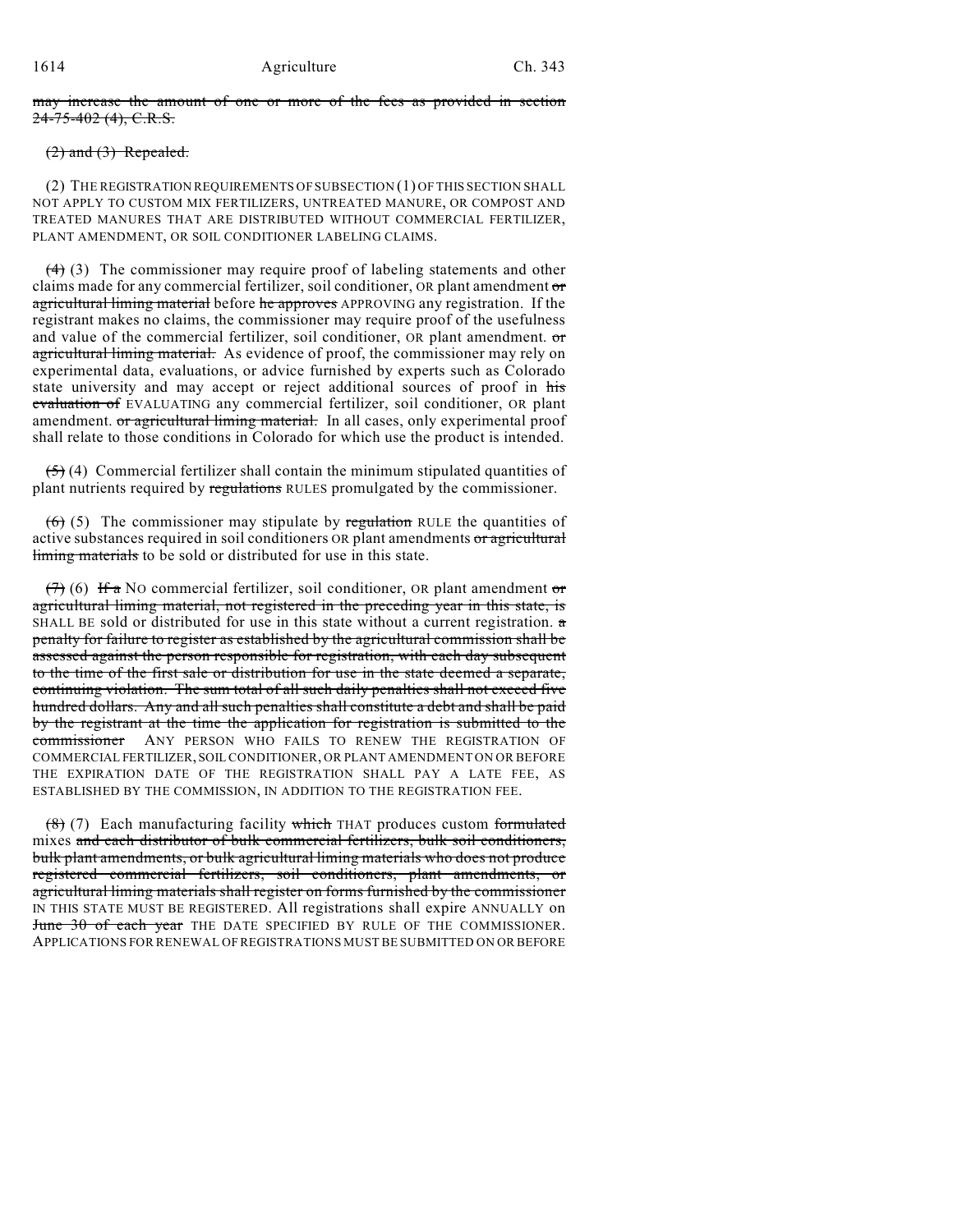SUCH DATE.

(8) (a) EACH MANUFACTURING FACILITY IN THIS STATE PRODUCING COMPOST THAT IS DISTRIBUTED WITHOUT COMMERCIAL FERTILIZER, PLANT AMENDMENT, OR SOIL CONDITIONER CLAIMS SHALL REGISTER WITH THE COMMISSIONER UNLESS EXEMPTED BY RULE OF THE COMMISSIONER.

(b) THE APPLICATION FOR REGISTRATION SHALL BE SUBMITTED TO THE COMMISSIONER ON FORMS FURNISHED BY THE COMMISSIONER AND SHALL BE ACCOMPANIED BY A FEE ESTABLISHED BY THE COMMISSION. ANY PERSON WHO FAILS TO RENEW SAID MANUFACTURING FACILITY REGISTRATION SHALL PAY A LATE FEE, AS ESTABLISHED BY THE COMMISSION, IN ADDITION TO THE REGISTRATION FEE.

(c) AT THE TIME OF REGISTRATION, EACH MANUFACTURING FACILITY SHALL SUBMIT COPIES OF ALL LABELS THAT WILL BE AFFIXED TO OR ACCOMPANY THE COMPOST PRODUCTS IT DISTRIBUTES.

(9) The registration requirements of this section shall not apply to untreated animal manure, untreated vegetable manure, untreated peat moss, or untreated peat humus.

**35-12-105. Labels.** (1) Any packaged commercial fertilizer distributed in this state shall have placed on or affixed to the container a label setting forth in clearly legible and conspicuous form the following information:

(a) The name and address of the registrant;

(b) The net weight OR OTHER MEASURE PRESCRIBED BY RULE;

(c) The brand NAME OF THE PRODUCT and grade;

(d) The guaranteed analysis in the form specified in section  $35-12-103$  ( $16$ ) (a) (I) and in the order specified in section  $35-12-103$  (13) (a) (14) (a);

(e) THE DATE OF MANUFACTURE, PROCESSING, PACKAGING, OR REPACKAGING, OR A CODE THAT PERMITS THE DETERMINATION OF SUCH DATE, OR, IF DISTRIBUTED IN BULK, THE SHIPMENT OR DELIVERY DATE;

(f) DIRECTIONS FOR USE AS SPECIFIED BY RULE OF THE COMMISSIONER.

(2) Any commercial fertilizer distributed in this state in bulk shall be accompanied by a printed or written statement showing the information required in subsection (1) of this section.

(3) Any packaged soil conditioner or plant amendment distributed in this state shall have placed or affixed on the container a label setting forth in clearly legible and conspicuous form the following information:

(a) The name and address of the registrant;

(b) The net weight or other measure prescribed by regulation RULE;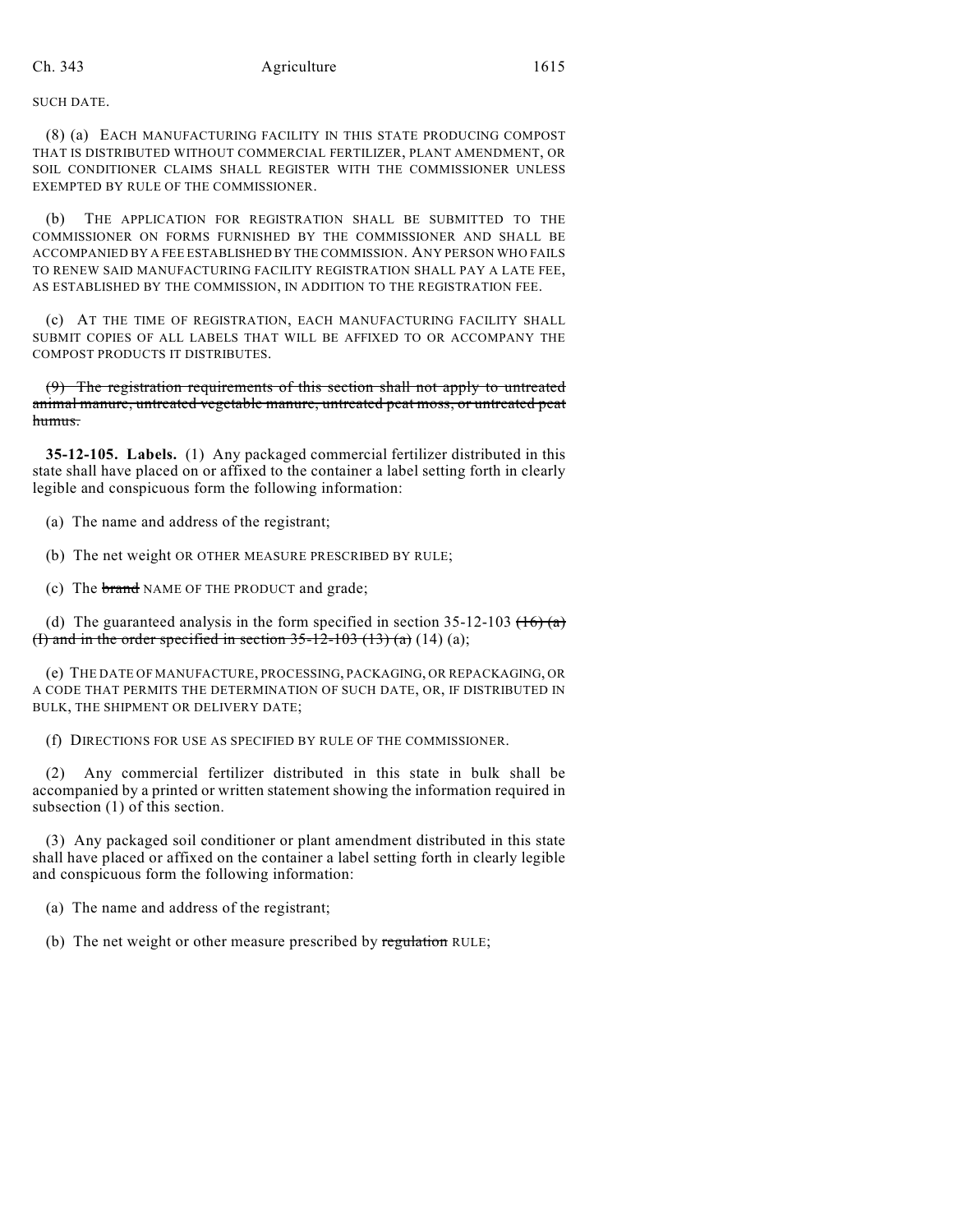(c) The brand NAME OF THE PRODUCT;

(d) An accurate statement of composition, including the percent of each soil conditioner ingredient or each plant amendment ingredient;

(e) The purpose of the product;

(f) Repealed. THE DATE OF MANUFACTURE, PROCESSING, PACKAGING, OR REPACKAGING, OR A CODE THAT PERMITS DETERMINATION OF THE DATE, OR, IF DISTRIBUTED IN BULK, THE SHIPMENT OR DELIVERY DATE;

(g) DIRECTIONS FOR USE AS SPECIFIED BY RULE OF THE COMMISSIONER.

(4) Any soil conditioner or plant amendment distributed in bulk in this state shall be accompanied by a printed or written statement showing the information required in subsection (3) of this section.

(5) Any customer formulated CUSTOM mix delivered in containers shall have placed on or affixed to the container a label, or if delivered in bulk, shall be accompanied by a printed or written statement, which label and statement shall set forth the following information:

(a) The name and address of the manufacturer;

(b) The net weight or measure as prescribed by regulation RULE of the commissioner;

(c) The guaranteed analysis and quantity of each registered product contained in the mix;

(d) THE DATE ON WHICH THE PRODUCT WAS MANUFACTURED OR DELIVERED; AND

(e) DIRECTIONS FOR USE AS SPECIFIED BY RULE OF THE COMMISSIONER.

(6) No product may be labeled, advertised, distributed, or sold as a commercial fertilizer, soil conditioner, OR plant amendment or agricultural liming material unless its substance conforms to the applicable definitions prescribed in this article or in the rules and regulations promulgated by the commissioner pursuant to this article.

(7) Any agricultural liming material distributed, sold, or offered or advertised for sale in this state shall have placed on or affixed to each container a label or tag setting forth clearly in legible and conspicuous form at least the following information:

(a) The name and address of the registrant;

(b) The net weight;

(c) The brand;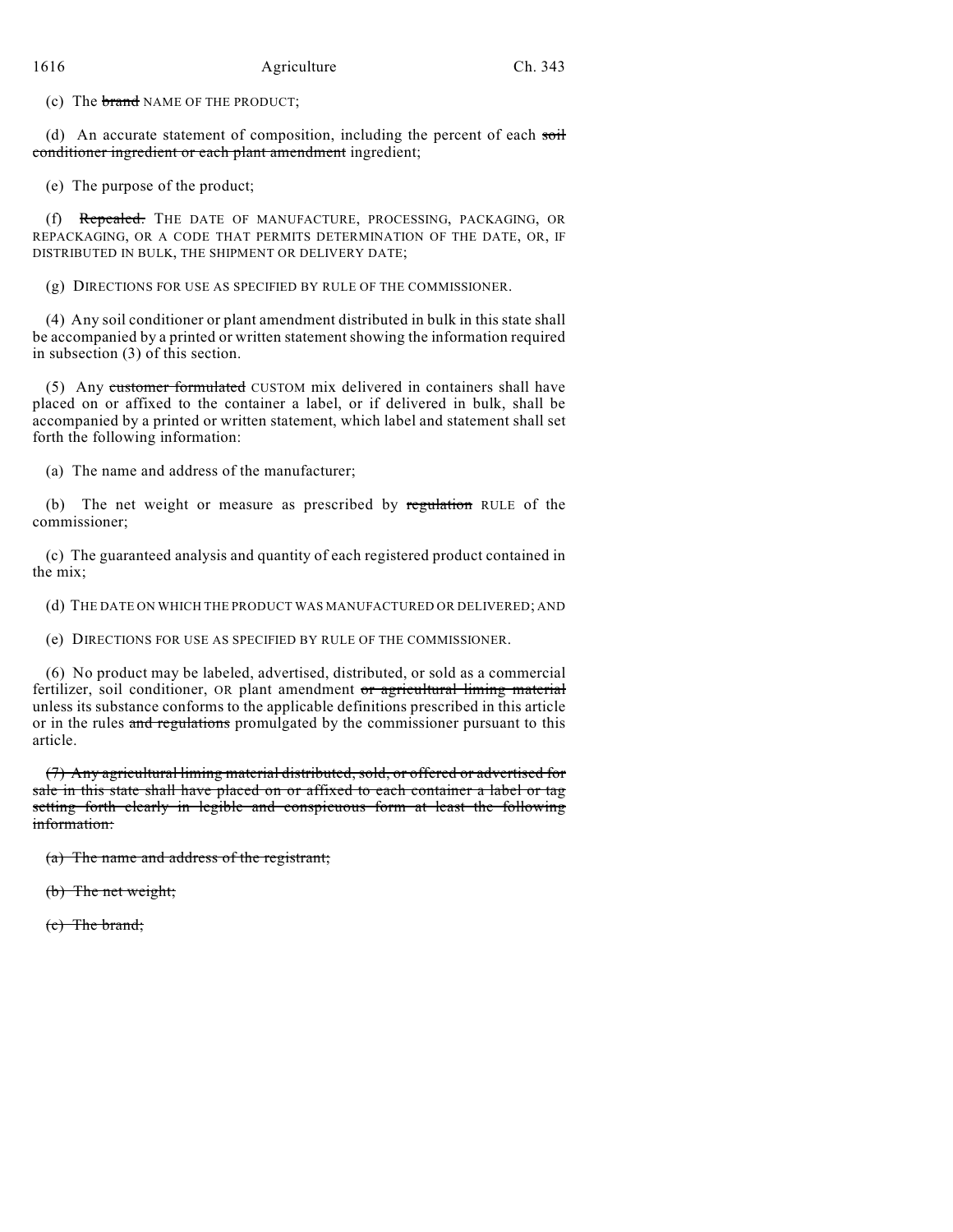(d) The identification of the type;

(e) The calcium carbonate equivalent, determined by the approved methods of the association of official analytical chemists;

(f) The fineness, as defined in section  $35-12-103$  (14).

(8) Any agricultural liming material distributed in bulk in this state shall be accompanied by a printed or written statement showing the information required in subsection (7) of this section.

 $(9)$  (7) No additional substances other than those allowed in section 35-12-103  $(13)(12)$  may be listed or guaranteed on a label or labeling or on a written statement accompanying the bulk distribution of commercial fertilizers, soil conditioners, OR plant amendments or agricultural liming materials without the permission of the commissioner. The commissioner may allow additional substances to be listed or guaranteed on the label, labeling, or written statement if satisfactory supportive data is furnished to the commissioner in order to substantiate the value and usefulness of the substance. The commissioner may rely on sources other than the department, such as the Colorado state university, for assistance in evaluating the supportive data. If the commissioner permits such additional substances to be listed or guaranteed, the nature of the substances shall be determinable by laboratory methods. The substances shall be subject to inspection and analysis pursuant to methods and procedures prescribed by the commissioner as rules BY RULE.

 $(10)$  (8) The commissioner may allow or require commercial fertilizers, soil conditioners, OR plant amendments or agricultural liming materials to be sold and labeled by volume in addition to or instead of by weight pursuant to rules and regulations promulgated by him THE COMMISSIONER.

**35-12-106. Distribution fees.** (1) A registrant ALL REGISTRANTS, except those who package only in containers of ten pounds or less, shall pay the commissioner A DISTRIBUTION FEE AS ESTABLISHED BY THE COMMISSION for all commercial fertilizers, soil conditioners, OR plant amendments or agricultural liming materials distributed in this state. an inspection fee as established by the agricultural commission. For the purpose of funding the groundwater protection fund created in section 25-8-205.5 (8), C.R.S., an additional fee per ton of commercial fertilizer shall be paid to the commissioner as established by the agricultural commission. This increment per ton of commercial fertilizer shall be collected by the commissioner and transmitted to the state treasurer, who shall credit the same to the groundwater protection fund. created in section 25-8-205.5 (8), C.R.S.

(2) Registrants of specialty fertilizers, soil conditioners, OR plant amendments or agricultural liming materials packaged in containers of ten pounds or less shall pay the commissioner A DISTRIBUTION FEE AS ESTABLISHED BY THE COMMISSION, for all specialty fertilizers, soil conditioners, OR plant amendments or agricultural liming materials distributed in this state. an inspection fee as established by the agricultural commission.

(3) Each person registering any commercial fertilizer, soil conditioner, OR plant amendment or agricultural liming material and each person producing custom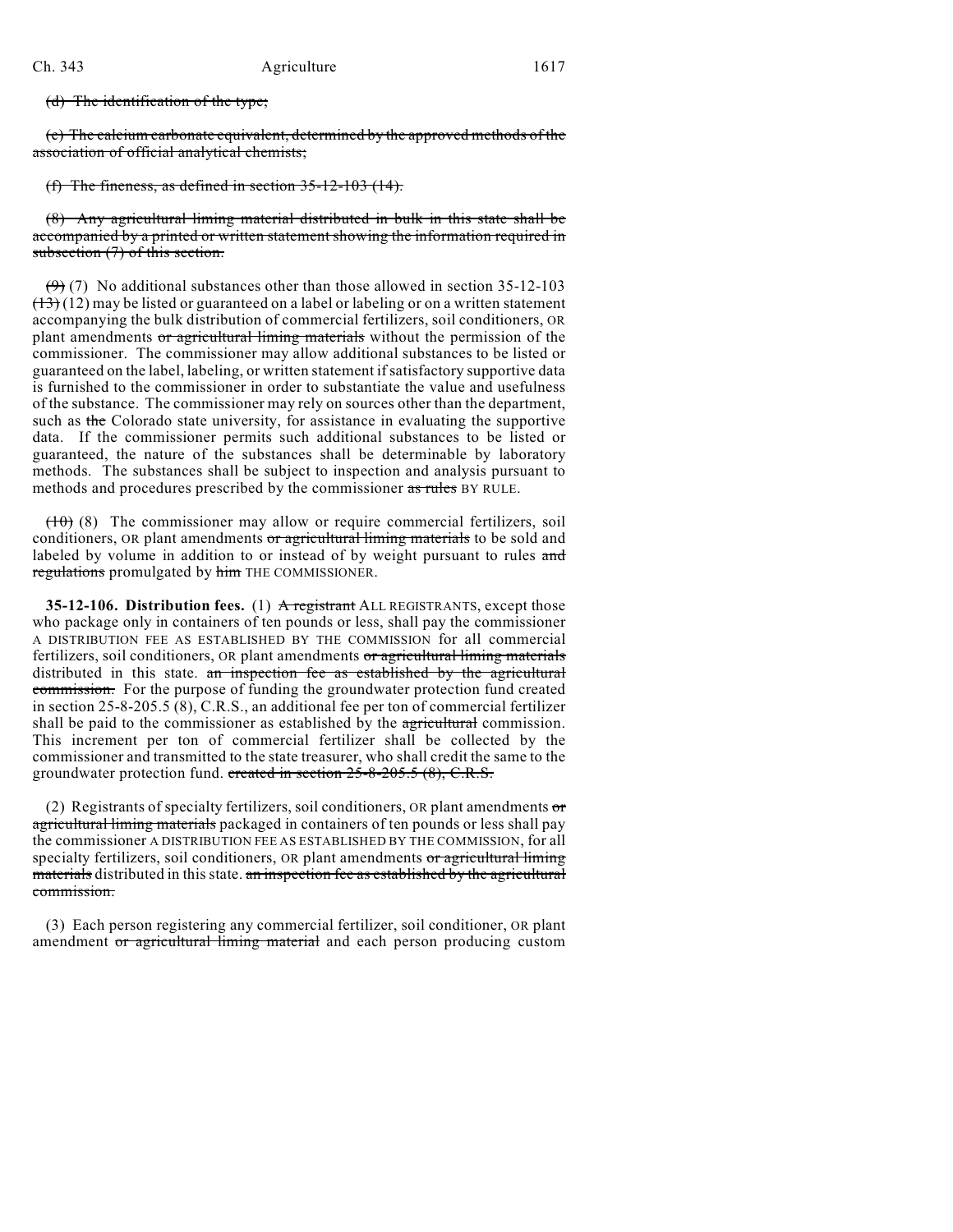## 1618 **Ch.** 343

formulated mixes in this state shall keep adequate records showing the pounds or tonnage shipped to or sold, offered or exposed for sale, or distributed in this state, and the commissioner or his duly authorized representatives have HAS the authority to examine such records to verify the statement of pounds or tonnage.

(4) Each registrant shall file an affidavit semianmually WITH THE COMMISSIONER within forty-five days after each January 1 and each July 1 with THE DATE SPECIFIED BY RULE OF the commissioner which THAT discloses the pounds or tonnage of commercial fertilizer, soil conditioner, OR plant amendment or agricultural liming material sold or distributed in the state during the preceding six-month TWELVE-MONTH period and ANY other information as required by rules adopted by the department. of agriculture. If the affidavit is not filed and the inspection DISTRIBUTION fee is not paid within the forty-five-day period, or if the report of pounds or tonnage is false, the commissioner may revoke the registration of such person, and, if the affidavit is not filed and the inspection fee is not paid within the forty-five-day period, AND ASSESS a penalty of five dollars per day for each subsequent day shall be assessed ESTABLISHED BY THE COMMISSION. The inspection DISTRIBUTION fee and the penalty shall constitute a debt and become the basis for a judgment against such person THE REGISTRANT.

(5) When more than one person is involved in the distribution of a commercial fertilizer, soil conditioner, OR plant amendment, or agricultural liming material the last registrant TO DISTRIBUTE THE PRODUCT is responsible for reporting the semiannual ANNUAL pounds or tonnage and paying the inspection fee DISTRIBUTION FEE, UNLESS THE ANNUAL REPORT AND PAYMENT HAS BEEN MADE BY A PRIOR DISTRIBUTOR.

(6) Inspection DISTRIBUTION fees are not required for ingredients which THAT have already been included in the tonnage or pounds for which a Colorado inspection DISTRIBUTION fee has been paid.

(7) The inspection DISTRIBUTION fees required to be paid by this section shall not apply to untreated animal manure, untreated vegetable manure untreated peat moss, or untreated peat humus OR COMPOST AND TREATED MANURE DISTRIBUTED WITHOUT COMMERCIAL FERTILIZER, SOIL CONDITIONER, OR PLANT AMENDMENT LABELING CLAIMS.

(8) Notwithstanding the amount specified for any fee in this section, the commissioner by rule or as otherwise provided by law may reduce the amount of one or more of the fees if necessary pursuant to section 24-75-402 (3), C.R.S., to reduce the uncommitted reserves of the fund to which all or any portion of one or more of the fees is credited. After the uncommitted reserves of the fund are sufficiently reduced, the commissioner by rule or as otherwise provided by law may increase the amount of one or more of the fees as provided in section 24-75-402 (4), C.R.S.

(9) (8) For the EACH fiscal year, commencing on July 1, 2007, and for each subsequent fiscal year, fifty percent of the direct and indirect costs of administering and enforcing the provisions of this article shall be funded from the general fund. The agricultural commission shall establish a fee schedule to cover the remaining direct and indirect costs. All moneys collected pursuant to this section shall be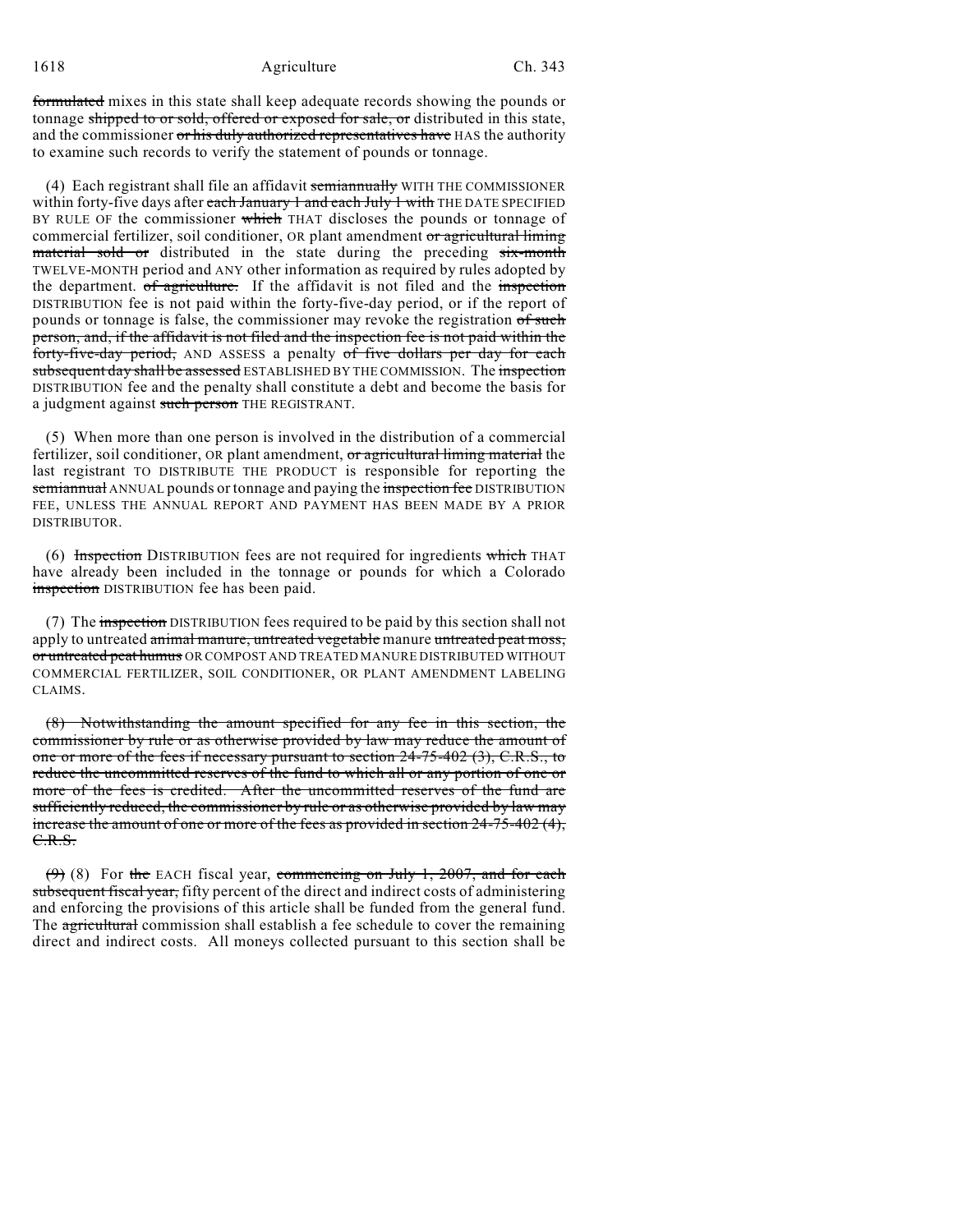transmitted to the state treasurer, who shall credit the same to the inspection and consumer services cash fund created in section 35-1-106.5.

## **35-12-107. County tonnage reports. (Repealed)**

**35-12-108. Inspection, sampling, analysis.** (1) It is the duty of The commissioner to SHALL sample, inspect, make analyses of, and test commercial fertilizers, soil conditioners, plant amendments, and agricultural liming materials COMPOST distributed within this state at such time and place and to such an extent as he THE COMMISSIONER deems advisable to determine whether such products are in compliance with the provisions of this article. The commissioner who may act through his authorized agent, is authorized to enter upon any public or private premises or carriers during regular business hours in order to have access to commercial fertilizers, soil conditioners, plant amendments, and agricultural liming materials COMPOST subject to the provisions of this article and the rules and regulations adopted by the commissioner pursuant thereto TO THIS ARTICLE.

(2) The methods of analysis and sampling shall be those adopted by the commissioner from such sources as INCLUDING the association of official analytical chemists INTERNATIONAL OR A SUCCESSOR ORGANIZATION, Colorado state university, or other authoritative sources deemed reliable by the commissioner.

(3) The commissioner, in determining for administrative purpose whether any commercial fertilizer, soil conditioner, plant amendment, or agricultural liming material is in violation of COMPOST VIOLATES this article, shall base such determination solely upon official samples as defined in section 35-12-103 (23) and obtained and analyzed in accordance with subsections (1) and (2) of this section.

(4) The result of an analysis of a sample of any commercial fertilizer, soil conditioner, plant amendment, or agricultural liming material which COMPOST THAT indicates a deficiency shall be forwarded promptly to the registrant. Upon request within thirty days of AFTER the date the analysis report is forwarded, the commissioner shall furnish to the registrant a portion of any official sample. If, within forty-five days after forwarding of the analysis report indicating a deficiency, no adequate evidence contradicting the analysis report is made available to the commissioner, the report of the sample analysis shall become official.

**35-12-109. Deviation from guaranteed analysis - penalties.** (1) If an official analysis shows that a commercial fertilizer is deficient in one or more of its guaranteed primary plant nutrients, nitrogen, available phosphoric acid, and soluble potash, beyond the investigational allowance and compensations as established by regulation and if the overall index value of the fertilizer is below the level established by regulation, the deficiency shall be evaluated and a penalty of three times the commercial value of such deficiency in the lot of such fertilizer represented by the sample shall be assessed by the commissioner against the registrant.

(2) If an official report of a sample analysis shows that a commercial fertilizer, soil conditioner, plant amendment, or agricultural liming material is deficient beyond the investigational allowance as established by regulation in any constituents guaranteed, other than nitrogen, available phosphoric acid, and soluble potash,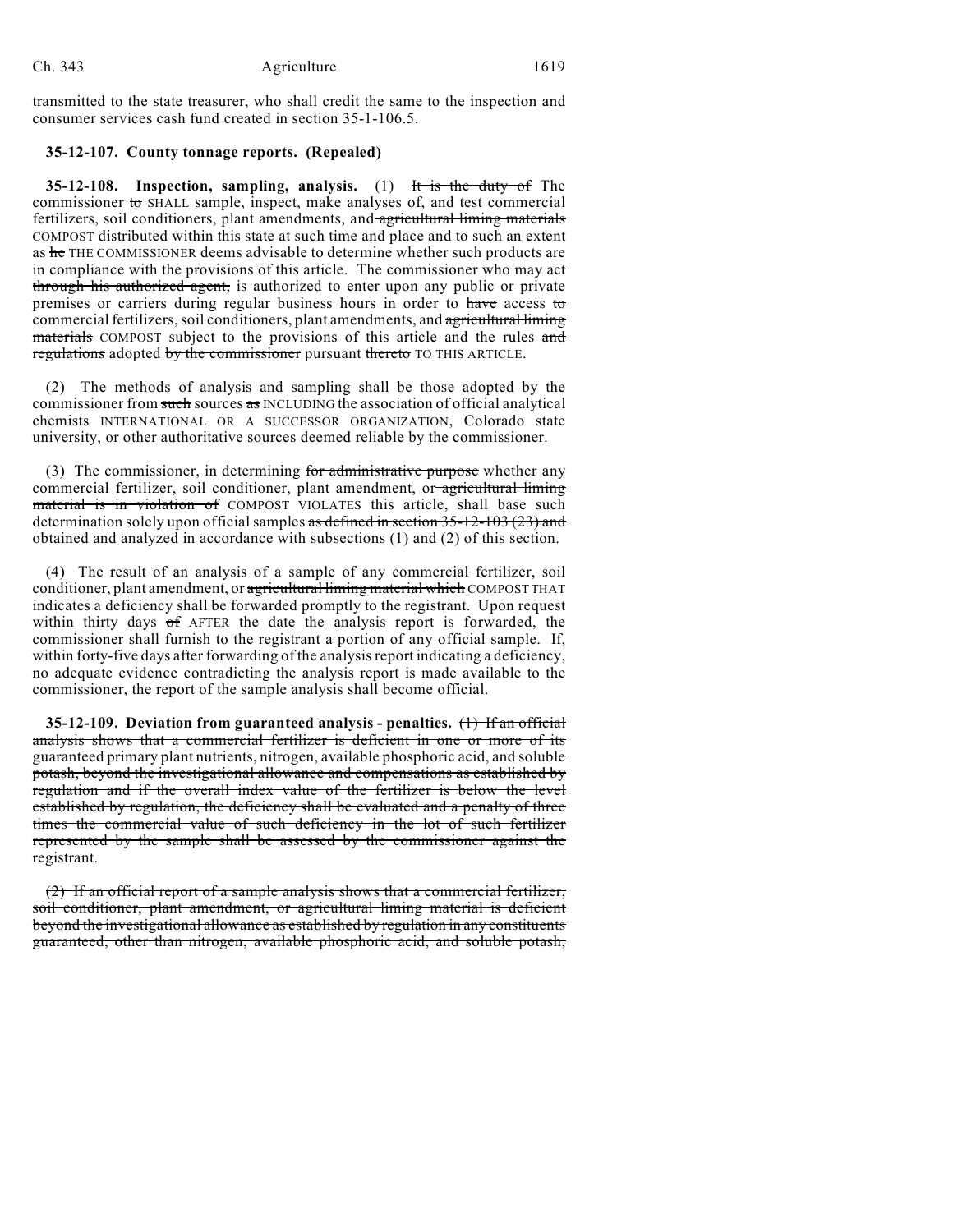1620 Agriculture Ch. 343

pursuant to section  $35$ -12-103 (16) (a) (III), the deficiency shall be evaluated and a penalty of three times the commercial value of the deficiency, determined in accordance with the provisions of section 35-12-110, shall be assessed against the registrant by the commissioner.

(3) All penalties assessed under this section shall be paid by the registrant of the deficient commercial fertilizer, soil conditioner, plant amendment, or agricultural liming material to the consumer of the deficient commercial fertilizer, soil conditioner, plant amendment, or agricultural liming material within three months after the date of notice from the commissioner to the registrant. Receipt from such payment shall be taken and promptly forwarded to the commissioner. If the purchaser or consumer cannot be found, the amount of the penalty shall be paid to the state treasurer.

**35-12-110. Commercial value.** (1) For the purpose of determining the commercial values to be applied under the penalty assessment provisions of section 35-12-109, the commissioner shall determine the values under the applicable provisions of the following:

(a) The value per unit of nitrogen, available phosphoric acid, and soluble potash shall be current market value.

(b) The value per unit of other plant nutrients, soil conditioner ingredients, plant amending ingredients, and agricultural liming materials shall be determined by reference to the invoice price.

**35-12-111. Misbranding.** (1) No person shall distribute a misbranded product. A commercial fertilizer, soil conditioner, plant amendment, or agricultural liming material COMPOST is misbranded:

(a) If its labeling is false or misleading in any particular;

(b) If it is distributed under the name of another product;

(c) If it is not labeled as required in section 35-12-105 and in accordance with regulations RULES prescribed under this article;

(d) (I) If it purports to be,  $\sigma$ r is represented as, OR IS REPRESENTED AS CONTAINING a commercial fertilizer, soil conditioner, plant amendment, or agricultural liming material or is represented as containing a plant nutrient, commercial fertilizer, soil conditioner, plant amendment, or agricultural liming material COMPOST, unless the plant nutrient, commercial fertilizer, soil conditioner, plant amendment, or agricultural liming material COMPOST conforms to the definitions of terms prescribed by this article or under the regulations RULES promulgated by the commissioner.

(II) In the adoption of such regulations RULES, THE COMMISSIONER SHALL GIVE due regard shall be given to commonly accepted definitions and official terms such as those issued by the association of American plant food control officials OR A SUCCESSOR ORGANIZATION.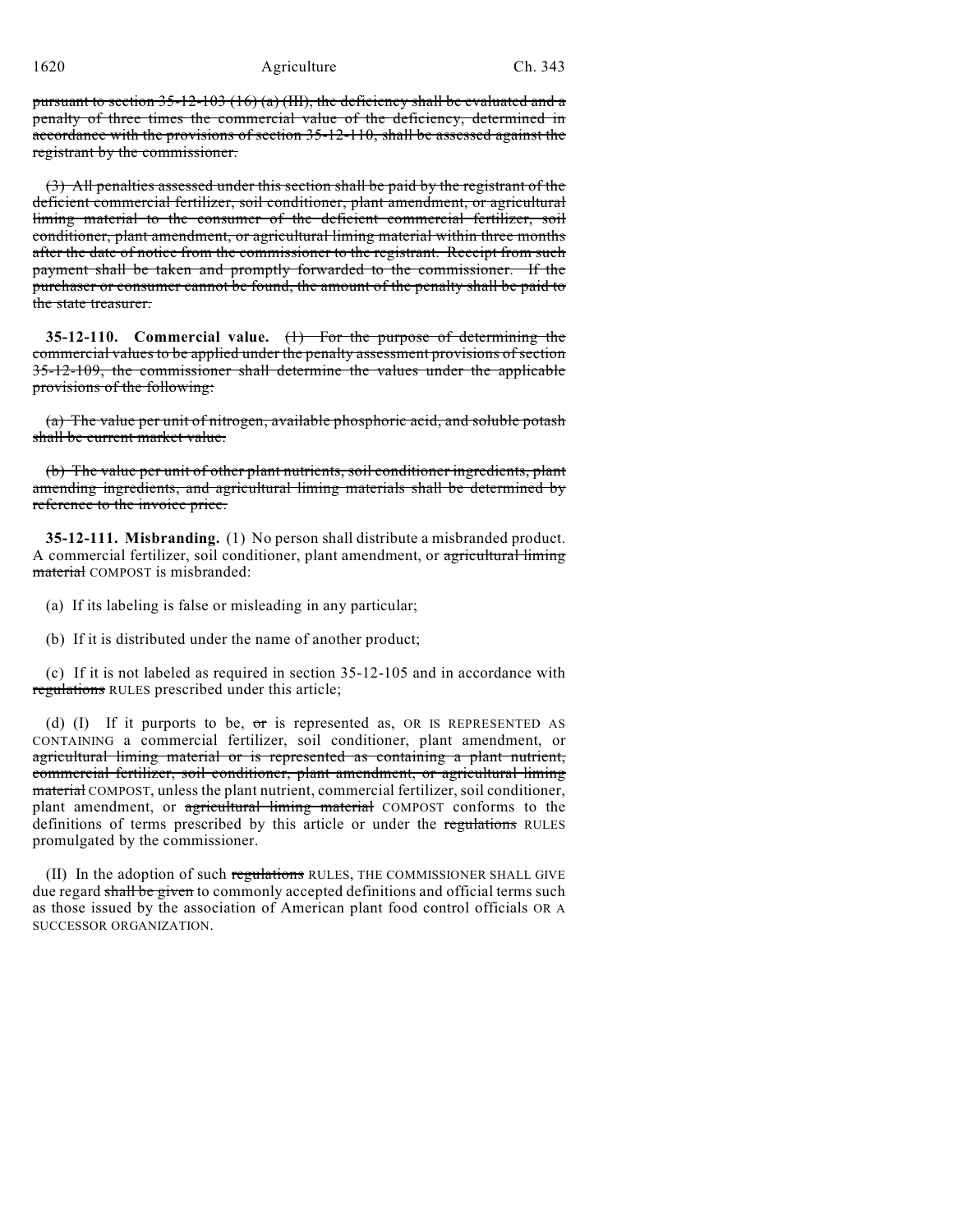### Ch. 343 Agriculture 1621

(e) If it does not conform to the ingredient form, availability, minimums, labeling, and investigational allowances set forth in the rules and regulations promulgated by the commissioner.

(2) Untreated animal manure, untreated vegetable manure, untreated peat moss, or untreated peat humus is misbranded if not labeled to conform to the definitions of terms prescribed by this article or under the regulations promulgated by the commissioner or if its labeling is false or misleading.

**35-12-112. Adulteration.** (1) No person shall distribute an adulterated product. A commercial fertilizer, soil conditioner, plant amendment, or agricultural liming material COMPOST is deemed adulterated:

(a) If it contains any deleterious or harmful ingredient SUBSTANCE in sufficient amount to render it injurious to HUMAN HEALTH OR beneficial plant, animal, or aquatic life, when applied in accordance with directions for use on the label OR NORMAL APPLICATION PRACTICES, or if adequate warning statements or directions for use, which may be necessary to protect HUMAN HEALTH OR beneficial plant, animal, or aquatic life, are not shown on the label;

(b) If its composition falls below or differs from that which it is purported to possess by its labeling;

(c) If it contains unwanted crop seed or weed seed;

(d) IF THE CONCENTRATION OF ANY METAL IN THE PRODUCT EXCEEDS THE LEVEL ESTABLISHED FOR THAT CONSTITUENT BY RULE OF THE COMMISSIONER; OR

(e) IF IT CONTAINS AN INFECTIOUS AGENT IN SUFFICIENT AMOUNT TO RENDER IT INJURIOUS TO HUMAN HEALTH OR BENEFICIAL PLANT, ANIMAL, OR AQUATIC LIFE.

**35-12-113. Publications.** The commissioner shall publish at least annually, in such form as he THE COMMISSIONER deems proper, information concerning the sales of commercial fertilizers, soil conditioners, AND plant amendments, and agricultural liming materials, together with such data on their production and use as he THE COMMISSIONER considers advisable, and a report of the results of the analyses based on official samples of commercial fertilizers, soil conditioners, AND plant amendments and agricultural liming materials sold within the state as compared with the analyses guaranteed under sections  $35-12-103$   $(16)$   $(14)$ ,  $35-12-104$ , and 35-12-105. The information concerning production and use of commercial fertilizers, soil conditioners, plant amendments, and agricultural liming materials shall be shown separately for the periods July 1 to December 31 and January 1 to June 30 of each year, and no disclosure shall be made of INFORMATION CONCERNING THE SALE, PRODUCTION, AND USE OF COMMERCIAL FERTILIZERS, SOIL CONDITIONERS, AND PLANT AMENDMENTS SHALL NOT IDENTIFY OR OTHERWISE DISCLOSE the operations of any person.

**35-12-114. Rules.** The commissioner or his authorized agent is authorized, pursuant to section 24-4-103, C.R.S., to adopt and enforce rules and regulations TO IMPLEMENT, ADMINISTER, AND ENFORCE THIS ARTICLE. THE RULES SHALL INCLUDE, BUT ARE NOT LIMITED TO, RULES relating to sampling, analytical methods, ingredient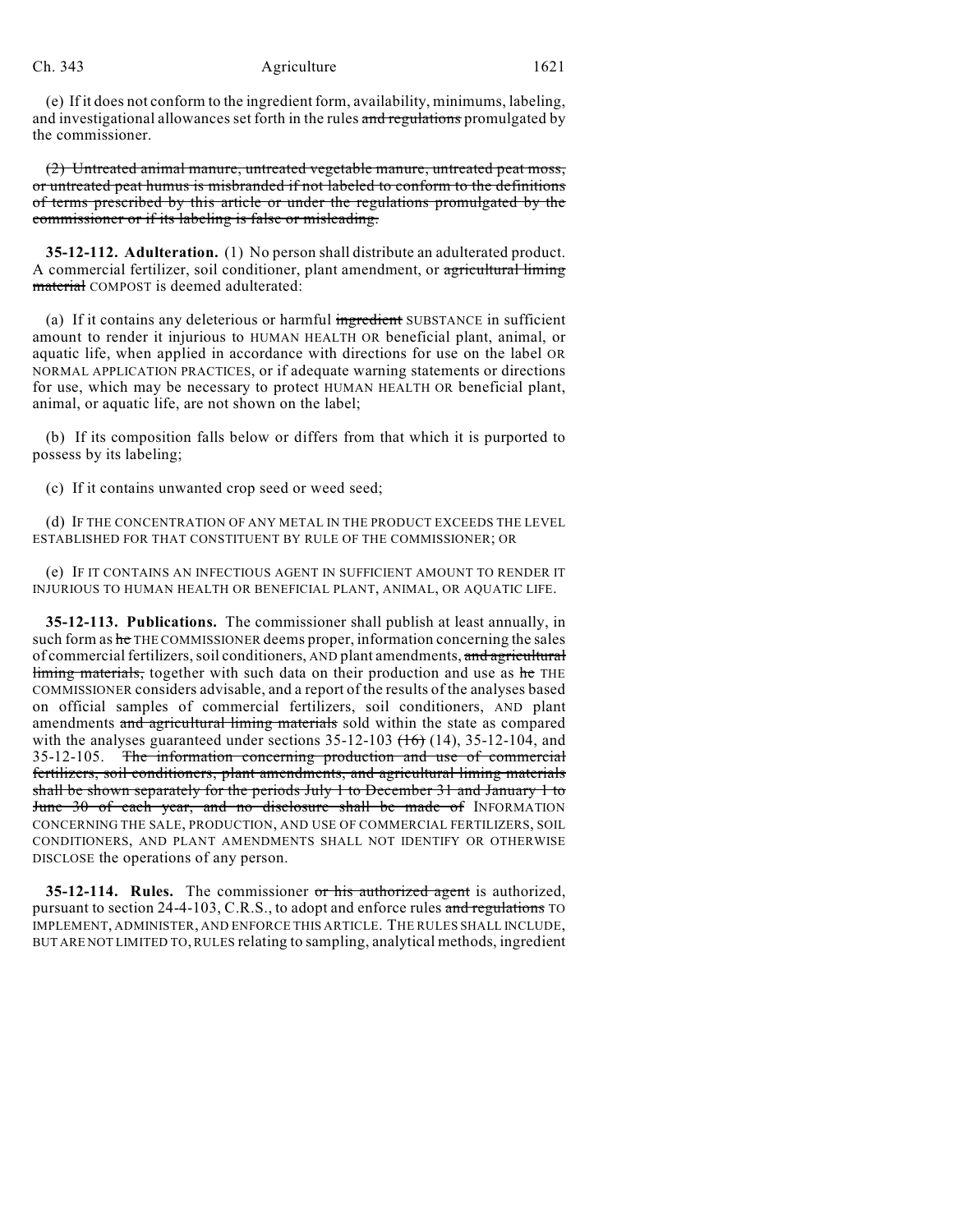form, availability, minimums, exempted materials, investigational allowances, definitions, records, labels, labeling, liability bond, misbranding, mislabeling, and the distribution of commercial fertilizers, specialty fertilizers, and soil conditioners, plant amendments, and agricultural liming materials COMPOST, as may be necessary to carry into effect the full intent and meaning of this article. THE COMMISSIONER SHALL NOT ADOPT ANY RULE THAT IS INCONSISTENT WITH A RULE PROMULGATED BY A STATE ENTITY FOR ANY SUBSTANCE GOVERNED BY THIS ARTICLE.

**35-12-115. Investigations - access - subpoena.** (1) If any commercial fertilizer, soil conditioner, plant amendment, or agricultural liming material in the possession of the consumer is found by the commissioner to be short in weight, the registrant or manufacturing facility of the commercial fertilizer, soil conditioner, plant amendment, or agricultural liming material shall, within thirty days after official notice from the commissioner, pay to the consumer an amount equal to four times the value of the actual shortage THE COMMISSIONER, UPON THE COMMISSIONER'S OWN MOTION OR UPON THE COMPLAINT OF ANY PERSON, MAY MAKE ANY INVESTIGATIONS NECESSARY TO ENSURE COMPLIANCE WITH THIS ARTICLE.

(2) (a) AT ANY TIME DURING REGULAR BUSINESS HOURS, FOR THE PURPOSE OF CARRYING OUT ANY PROVISION OF THIS ARTICLE OR ANY RULE MADE PURSUANT TO THIS ARTICLE, THE COMMISSIONER SHALL HAVE FREE AND UNIMPEDED ACCESS UPON CONSENT OR UPON OBTAINING AN ADMINISTRATIVE SEARCH WARRANT:

(I) TO ALL BUILDINGS, YARDS, WAREHOUSES, STORAGE FACILITIES, VEHICLES, AND ANY OTHER PUBLIC OR PRIVATE PROPERTIES, PREMISES, OR CARRIERS IN WHICH ANY COMMERCIAL FERTILIZER, SOIL CONDITIONER, PLANT AMENDMENT, OR COMPOST IS KEPT, STORED, HANDLED, PROCESSED, DISTRIBUTED, OR TRANSPORTED;

(II) TO ALL BUSINESS RECORDS RELATED TO THE PRODUCTION OR DISTRIBUTION OF ANY COMMERCIAL FERTILIZER, SOIL CONDITIONER, PLANT AMENDMENT, OR COMPOST, INCLUDING BUT NOT LIMITED TO ANY RECORDS REQUIRED TO BE KEPT BY THIS ARTICLE OR ANY RULE PROMULGATED PURSUANT TO THIS ARTICLE. THE COMMISSIONER MAY ALSO MAKE COPIES OF SUCH RECORDS.

(b) THE COMMISSIONER SHALL HAVE FULL AUTHORITY TO ADMINISTER OATHS AND TAKE STATEMENTS; TO ISSUE ADMINISTRATIVE SUBPOENAS REQUIRING THE ATTENDANCE OF WITNESSES BEFORE THE COMMISSIONER AND THE PRODUCTION OF ALL BOOKS, MEMORANDA, PAPERS, AND OTHER DOCUMENTS, ARTICLES, OR INSTRUMENTS; AND TO COMPEL THE DISCLOSURE BY WITNESSES OF ALL FACTS KNOWN TO THEM RELATIVE TO THE MATTERS UNDER INVESTIGATION. UPON THE FAILURE OR REFUSAL OF ANY WITNESS TO OBEY ANY SUBPOENA, THE COMMISSIONER MAY PETITION THE DISTRICTCOURT AND, UPON A PROPER SHOWING, THE COURT MAY ENTER AN ORDER COMPELLING THE WITNESS TO APPEAR AND TESTIFY OR PRODUCE DOCUMENTARY EVIDENCE. FAILURE TO OBEY SUCH AN ORDER OF THE COURT SHALL BE PUNISHABLE AS A CONTEMPT OF COURT.

(3) COMPLAINTS OF RECORD MADE TO THE COMMISSIONER AND THE RESULTS OF THE INVESTIGATIONS OF THE COMMISSIONER MAY, IN THE DISCRETION OF THE COMMISSIONER, BE CLOSED TO PUBLIC INSPECTION, EXCEPT AS PERMITTED BY COURT ORDER, DURING THE INVESTIGATORY PERIOD AND UNTIL DISMISSED OR UNTIL NOTICE OF HEARING AND CHARGES ARE SERVED. ANY ACTION TAKEN BY THE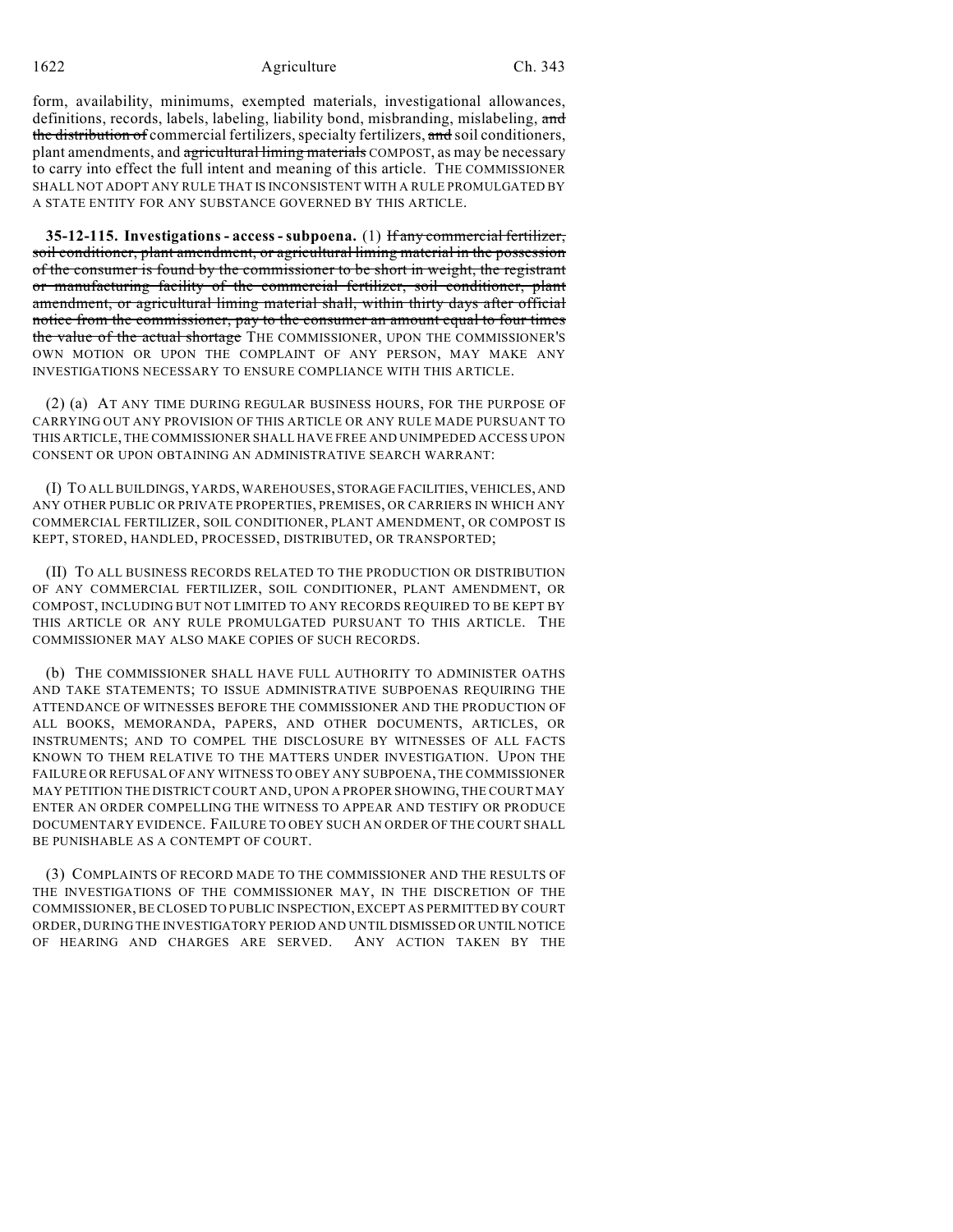COMMISSIONER SHALL BE A PUBLIC RECORD AS DEFINED IN SECTION 24-72-202, C.R.S.

**35-12-116. Cancellation of registration or refusal to register.** (1) The commissioner may revoke or suspend the registration of or may refuse to register any grade and brand name of commercial fertilizer, soil conditioner, OR plant amendment or agricultural liming material, or custom formulated plant mix, or distributor of bulk agricultural fertilizer, soil conditioner, plant amendments, and agricultural liming materials upon a finding supported by satisfactory evidence that the registrant or person applying for registration has violated any provision of this article OR ANY RULE ADOPTED PURSUANT TO THIS ARTICLE. No registration shall be refused, suspended, or revoked until the registrant has been given the NOTICE AND opportunity of a hearing pursuant to section 24-4-105 REQUIRED BY ARTICLE 4 OF TITLE 24, C.R.S.

(2) THE COMMISSIONER MAY REVOKE OR SUSPEND THE REGISTRATION OF OR MAY REFUSE TO REGISTER ANY MANUFACTURING FACILITY REQUIRED TO BE REGISTERED UNDER SECTION 35-12-104 (7) OR (8) UPON A FINDING THAT THE REGISTRANT OR PERSON APPLYING FOR REGISTRATION HAS SUBMITTED FALSE INFORMATION TO THE COMMISSIONER OR HAS VIOLATED ANY PROVISION OF THIS ARTICLE OR ANY RULE ADOPTED PURSUANT TO THIS ARTICLE. NO REGISTRATION SHALL BE REFUSED, SUSPENDED, OR REVOKED UNTIL THE REGISTRANT HAS BEEN GIVEN NOTICE AND OPPORTUNITY FOR A HEARING PURSUANT TO ARTICLE 4 OF TITLE 24, C.R.S.

**35-12-117. Stop distribution, stop use, or removal orders.** (1) The commissioner may issue and enforce a written or printed stop sale DISTRIBUTION, stop use, or removal order directed to the owner or custodian of any lot of commercial fertilizer, soil conditioner, plant amendment, agricultural liming material, manure, peat moss, or peat humus OR COMPOST when the commissioner finds the commercial fertilizer, soil conditioner, plant amendment, agricultural liming material OR COMPOST manure peat moss, or peat humus is being offered or exposed for sale DISTRIBUTED or use or is being used in violation of any of the provisions of this article. The commissioner shall release the commercial fertilizer, soil conditioner, plant amendment, agricultural liming material OR COMPOST manure peat moss, or peat humus from the order when the owner or custodian has complied with requirements of this article and has paid all costs and expenses incurred in connection with the entry and enforcement of such order. ANY PERSON WHO HAS RECEIVED A STOP DISTRIBUTION, STOP USE, OR REMOVAL ORDER MAY REQUEST A HEARING, PURSUANT TO ARTICLE 4 OF TITLE 24, C.R.S., TO DETERMINE WHETHER THE VIOLATION OCCURRED.

(2) IN THE EVENT THAT A PERSON FAILS TO COMPLY WITH A STOP DISTRIBUTION, STOP USE, OR REMOVAL ORDER WITHIN TWENTY-FOUR HOURS AFTER THE ISSUANCE OF THE ORDER, THE COMMISSIONER MAY BRING SUIT FOR A TEMPORARY RESTRAINING ORDER AND INJUNCTIVE RELIEF IN ORDER TO PREVENT ANY FURTHER OR CONTINUED VIOLATION OF SUCH ORDER.

(3) MATTERS BROUGHT BEFORE A COURT PURSUANT TO THIS SECTION SHALL HAVE PREFERENCE OVER OTHER MATTERS ON THE COURT'S CALENDAR.

(4) WHENEVER THE COMMISSIONER POSSESSES EVIDENCE SATISFACTORY TO THE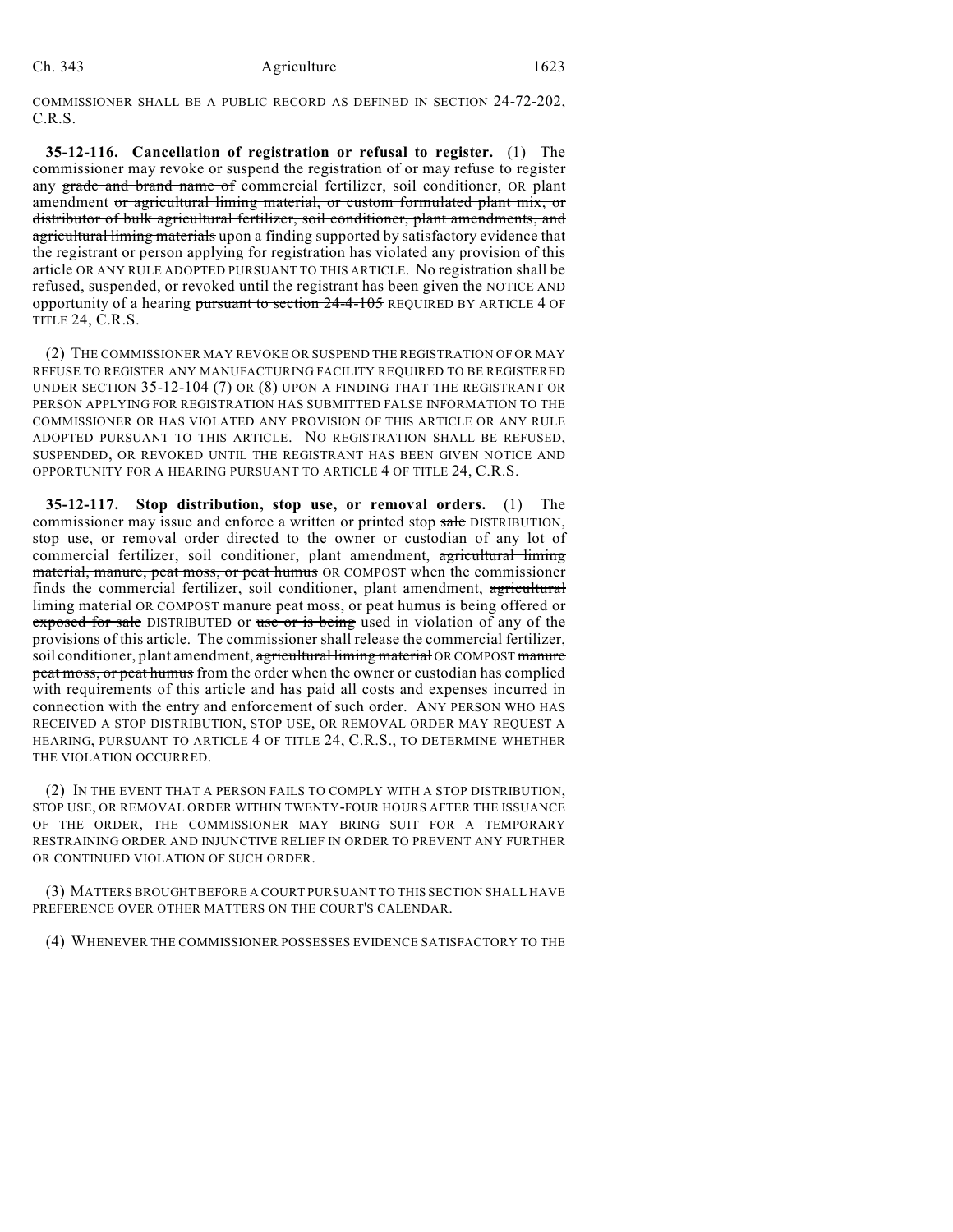COMMISSIONER THAT A PERSON HAS ENGAGED OR IS ABOUT TO ENGAGE IN A VIOLATION OF THIS ARTICLE OR RULES ADOPTED PURSUANT TO THIS ARTICLE, THE COMMISSIONER MAY APPLY TO A COURT OF COMPETENT JURISDICTION TO TEMPORARILY OR PERMANENTLY RESTRAIN OR ENJOIN THE ACT OR PRACTICE IN QUESTION AND TO ENFORCE COMPLIANCE WITH THIS ARTICLE AND RULES ADOPTED PURSUANT TO THIS ARTICLE. IN ANY SUCH ACTION, THE COMMISSIONER SHALL NOT BE REQUIRED TO PLEAD OR PROVE IRREPARABLE INJURY OR THE INADEQUACY OF THE REMEDY AT LAW. UNDER NO CIRCUMSTANCES SHALL THE COURT REQUIRE THE COMMISSIONER TO POST A BOND.

**35-12-118. Seizure, condemnation, and sale.** Any lot of commercial fertilizer, soil conditioner, plant amendment, agricultural liming material manure peat moss, or peat humus which OR COMPOST THAT is in violation of this article shall be subject to seizure on complaint of the commissioner to a court of competent jurisdiction in the county in which the product is located. In the event the court finds the product to be in violation of this article and orders the condemnation of the product, it shall be disposed of in any manner consistent with the quality of the product and the laws of this state. In no instance shall the disposition of the commercial fertilizer, soil conditioner, plant amendment, agricultural liming material manure peat moss, or peat humus OR COMPOST be ordered by the court without first affording the owner an opportunity to apply to the court for release of the product or for permission to process or relabel the product to bring it into compliance with this article.

**35-12-119. Civil penalties.** (1) Any person convicted of violating any provision of this article or any rule or regulation adopted under it may be fined not less than twenty-five dollars nor more than one hundred dollars for the first offense and not less than one hundred dollars nor more than five hundred dollars for any subsequent offense committed within a three-year period after a prior conviction WHO VIOLATES ANY PROVISION OF THIS ARTICLE OR ANY RULE ADOPTED PURSUANT TO THIS ARTICLE IS SUBJECT TO A CIVIL PENALTY, AS DETERMINED BY THE COMMISSIONER. THE MAXIMUM PENALTY SHALL NOT EXCEED ONE THOUSAND DOLLARS PER VIOLATION. EACH DAY THE VIOLATION OCCURS SHALL CONSTITUTE A SEPARATE VIOLATION.

(2) Upon learning of a violation or alleged violation of this article, the commissioner may investigate and hold a hearing concerning the nature and extent of the violation. If the commissioner finds that the violation is minor or that the public interest will be adequately served by the issuance of an administrative warning, he may issue a written warning to the alleged violator. If the commissioner finds that the violation is gross, willful, or repeated, he may file a complaint and institute prosecution through an appropriate district attorney. After conviction in such a prosecution, the fact and circumstances of any previous administrative warning to the violator may be considered by the court as bearing upon the amount of the fine to be assessed NO CIVIL PENALTY MAY BE IMPOSED UNLESS THE PERSON CHARGED IS GIVEN NOTICE AND OPPORTUNITY FOR A HEARING PURSUANT TO ARTICLE 4 OF TITLE 24, C.R.S.

(3) IF THE COMMISSIONER IS UNABLE TO COLLECT SUCH CIVIL PENALTY OR IF ANY PERSON FAILS TO PAY ALL OR A SET PORTION OF THE CIVIL PENALTY AS DETERMINED BY THE COMMISSIONER, THE COMMISSIONER MAY RECOVER SUCH AMOUNT PLUS COSTS AND ATTORNEY FEES BY ACTION IN ANY COURT OF COMPETENT JURISDICTION.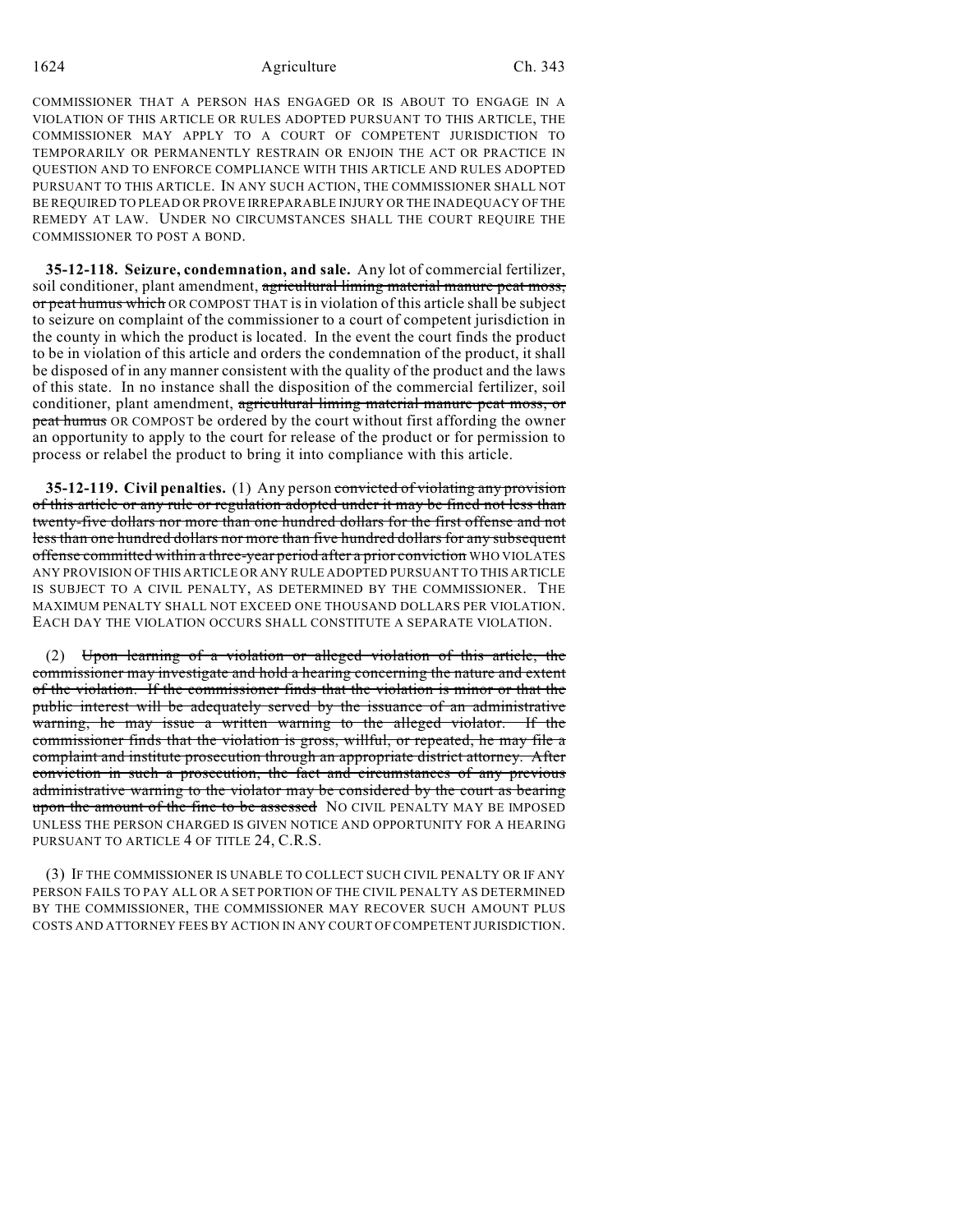## Ch. 343 Agriculture 1625

(4) BEFORE IMPOSING ANY CIVIL PENALTY, THE COMMISSIONER MAY CONSIDER THE EFFECT OF SUCH PENALTY ON THE ABILITY OF THE PERSON CHARGED TO STAY IN BUSINESS.

**35-12-120. Exchange between manufacturers.** Nothing in this article shall be construed to restrict or avoid sales or exchanges of commercial fertilizers, soil conditioners, plant amendments, or agricultural liming materials to each other by importers, manufacturers, or manipulators who mix these materials for sale or to prevent the free and unrestricted shipments of commercial fertilizers, soil conditioners, plant amendments, or agricultural liming materials to manufacturers or manipulators who have registered as required by the provisions of this article.

**SECTION 2.** 35-1.5-102 (6) (a), (6) (b), (6) (c), (6) (d), and (6) (f), Colorado Revised Statutes, are amended to read:

**35-1.5-102. Definitions.** As used in this article, unless the context otherwise requires:

(6) "Plant nutrient" means:

(a) An agricultural liming material as defined in section  $35-12-103$  (1);

(b) A plant amendment as defined in section  $35-12-103$   $(27)$   $(24)$ ;

(c) A plant nutrient as defined in section  $35-12-103$   $(28)$   $(25)$ ;

(d) A soil conditioner as defined in section  $35-12-103$   $(31)$  (29);

(f) A commercial fertilizer as defined in section 35-12-103  $(7)(3)$ ;

**SECTION 3. Repeal.** 35-9-118 (4.5), Colorado Revised Statutes, is repealed as follows:

**35-9-118. Powers and duties of the commissioner.** (4.5) No later than January 1, 2003, the commissioner shall advise the senate and house agriculture committees of the general assembly regarding the effectiveness of the exemption of certain pesticides from the state sales and use tax pursuant to sections  $39-26-716(2)$  (e) and 39-26-716 (3) (e), C.R.S., in increasing sales of such pesticides by Colorado pesticide dealers and reducing purchases by Colorado purchasers of such pesticides from sources outside of Colorado. No later than January 1, 2000, the commissioner shall make recommendations to said committees regarding the elimination of the state sales and use tax on commercial fertilizers, soil conditioners, plant amendments, agricultural liming materials, and other compounds used in the production of agricultural and livestock products.

**SECTION 4. Effective date.** This act shall take effect at 12:01 a.m. on the day following the expiration of the ninety-day period after final adjournment of the general assembly that is allowed for submitting a referendum petition pursuant to article V, section 1 (3) of the state constitution, (August 6, 2008, if adjournment sine